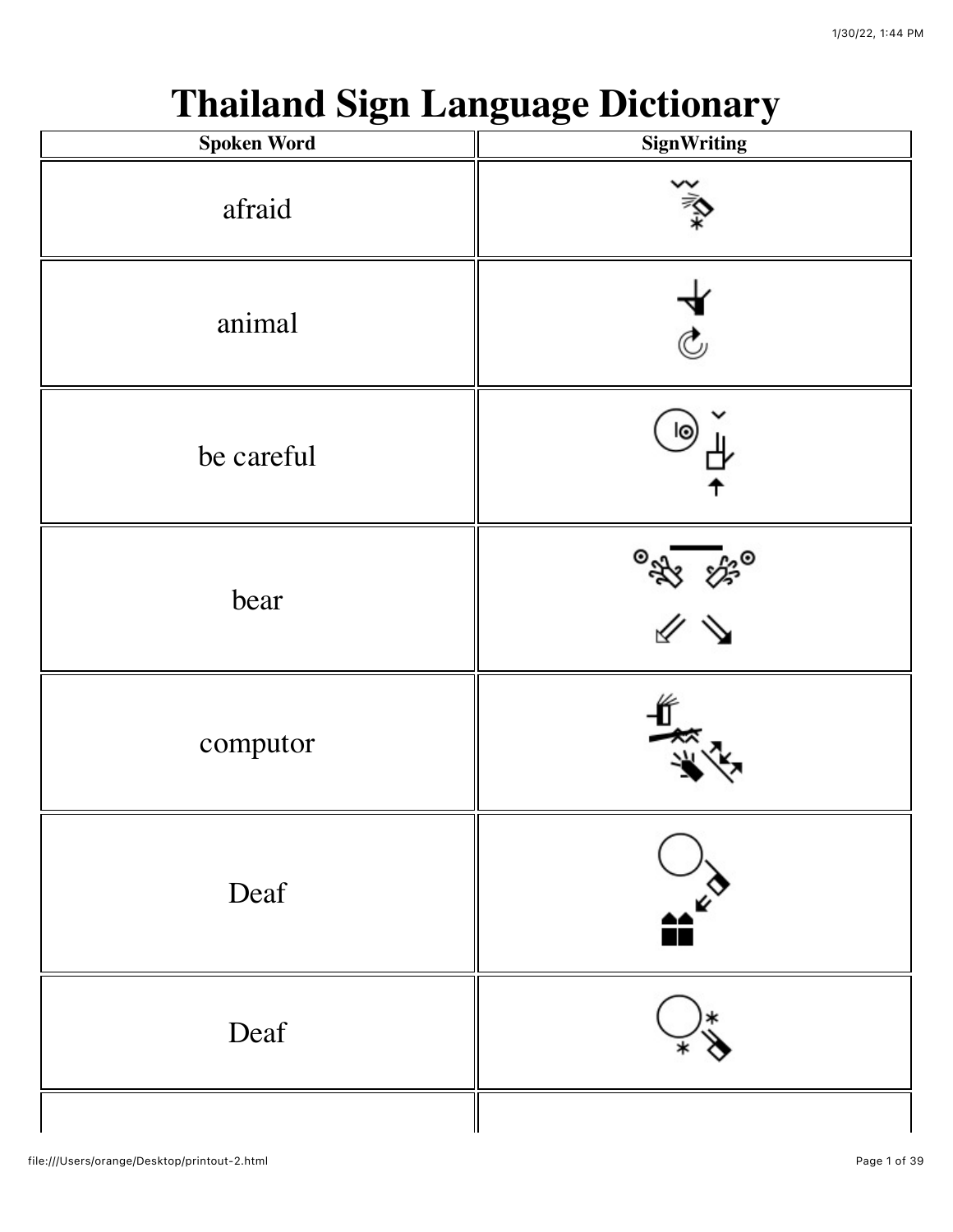| die         | ď              |
|-------------|----------------|
| feel        |                |
| hear        | 》九<br>九        |
| hurt        | √®ह<br>ना      |
| $\mathbf I$ | $\heartsuit$   |
| Man         | Û<br>↓↑        |
| old woman   | $Q_{\epsilon}$ |
| rice        | ిం             |
| rice        | ชิฃ            |
| rice        |                |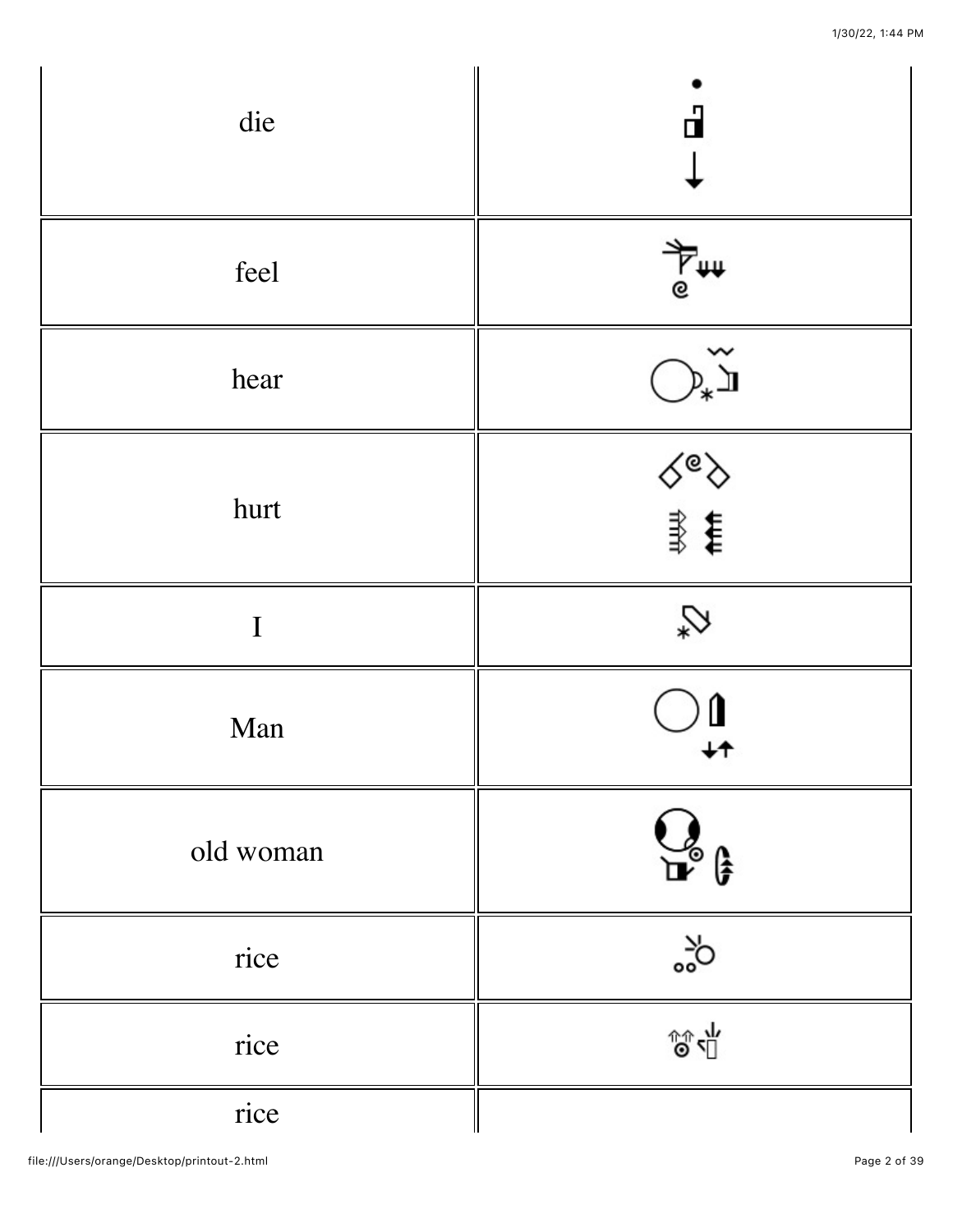|                  | $\circ$                        |
|------------------|--------------------------------|
| right            |                                |
| Saturday         |                                |
| soap             | $\sum_{\ell \neq 0}$           |
| Sunday           | ◆・・・■                          |
| teach            | $\overline{\phantom{a}}$<br>oo |
| Thai Vowels      |                                |
| Thank you        | $\mathbf{r} \sim \mathbf{r}$   |
| to hurt all over | e                              |
|                  |                                |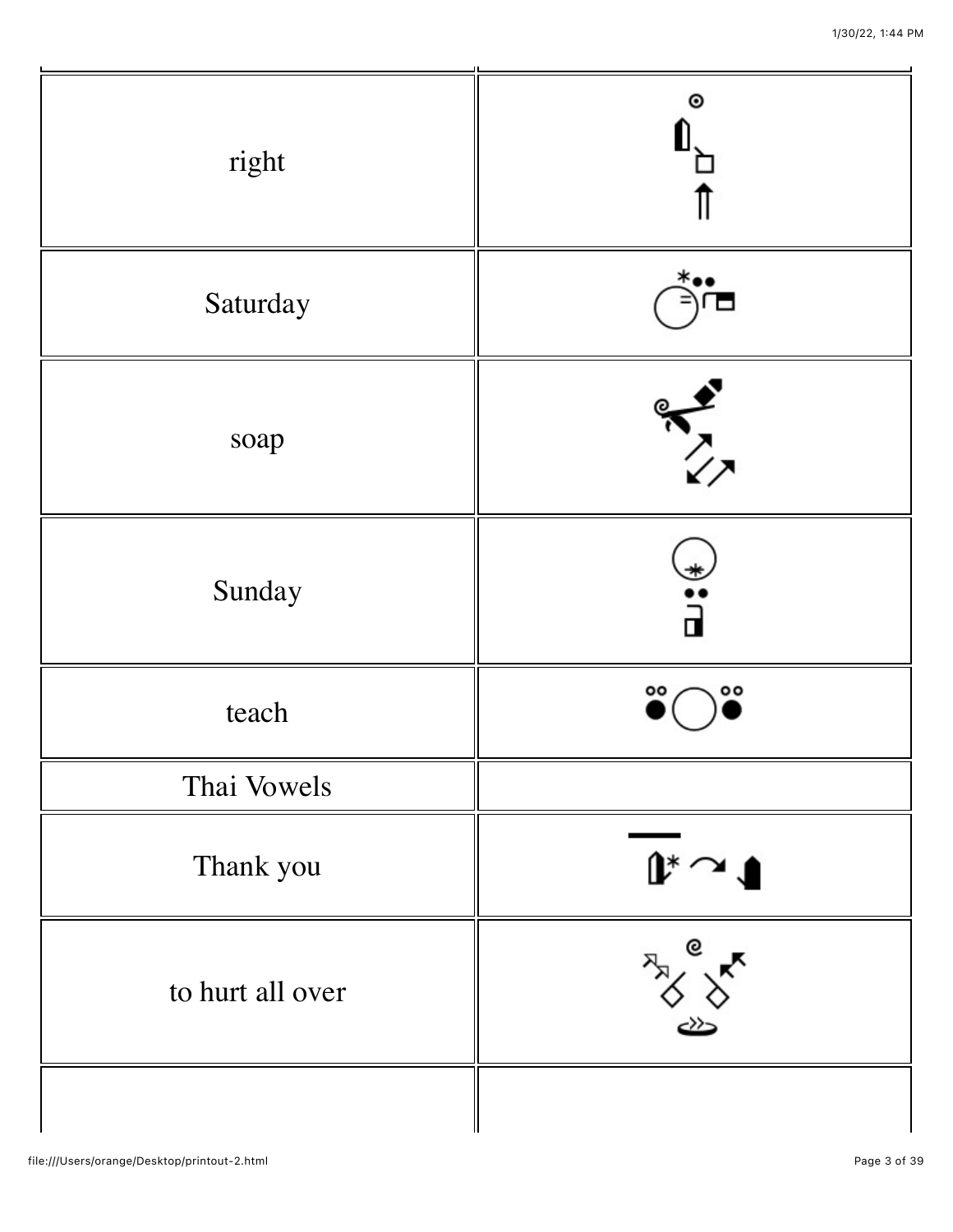| to speak | $\frac{1}{\epsilon}$<br>$\uparrow$                                                                                                                                                                                                                                                                                                                                    |
|----------|-----------------------------------------------------------------------------------------------------------------------------------------------------------------------------------------------------------------------------------------------------------------------------------------------------------------------------------------------------------------------|
| to watch | $\begin{picture}(20,5) \put(0,0){\vector(0,1){180}} \put(15,0){\vector(0,1){180}} \put(15,0){\vector(0,1){180}} \put(15,0){\vector(0,1){180}} \put(15,0){\vector(0,1){180}} \put(15,0){\vector(0,1){180}} \put(15,0){\vector(0,1){180}} \put(15,0){\vector(0,1){180}} \put(15,0){\vector(0,1){180}} \put(15,0){\vector(0,1){180}} \put(15,0){\vector(0,1){180}} \put$ |
| train    | û<br>û<br>G<br>G                                                                                                                                                                                                                                                                                                                                                      |
| Tuesday  | Д<br>F<br>$\sim$                                                                                                                                                                                                                                                                                                                                                      |
| what     | $^{\circ}$<br>Υp                                                                                                                                                                                                                                                                                                                                                      |
| What     | oo<br>Υp                                                                                                                                                                                                                                                                                                                                                              |
| Who      | $\circ$<br>$\overline{\mathbb{P}}$                                                                                                                                                                                                                                                                                                                                    |
| Who      |                                                                                                                                                                                                                                                                                                                                                                       |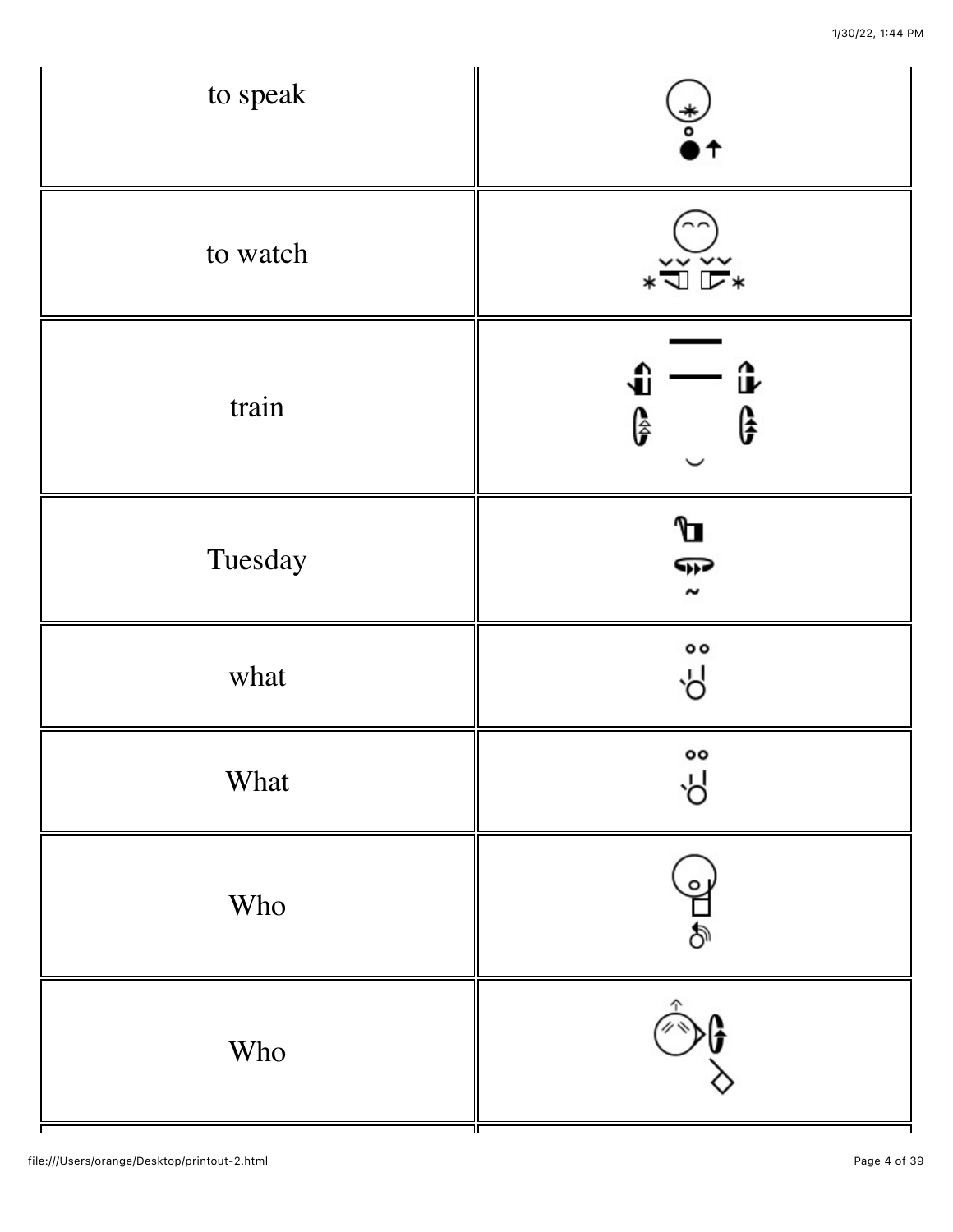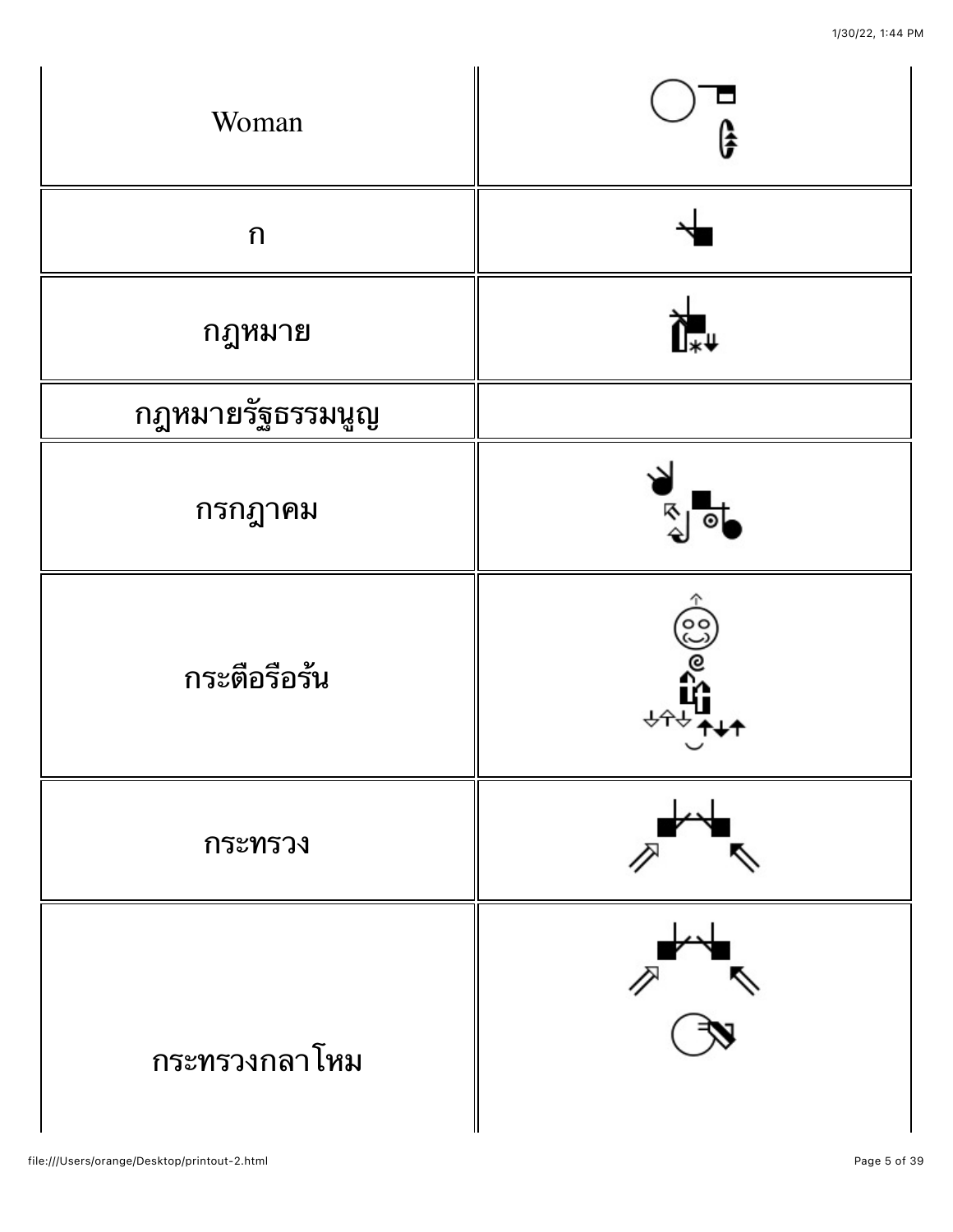| กลางคืน          | ण्ज                                                                                                                                                                                                                                                                                                                                                            |
|------------------|----------------------------------------------------------------------------------------------------------------------------------------------------------------------------------------------------------------------------------------------------------------------------------------------------------------------------------------------------------------|
| ึกลางวัน         | $\circ \circ$ ,<br>$\begin{picture}(120,115) \put(0,0){\line(1,0){155}} \put(15,0){\line(1,0){155}} \put(15,0){\line(1,0){155}} \put(15,0){\line(1,0){155}} \put(15,0){\line(1,0){155}} \put(15,0){\line(1,0){155}} \put(15,0){\line(1,0){155}} \put(15,0){\line(1,0){155}} \put(15,0){\line(1,0){155}} \put(15,0){\line(1,0){155}} \put(15,0){\line(1,0){155$ |
| กลุ่มดาว         | $\sim$<br>$\Leftrightarrow \overline{\text{Var}}$<br>⇒∩←<br>◆°                                                                                                                                                                                                                                                                                                 |
| กล้องสองตา       |                                                                                                                                                                                                                                                                                                                                                                |
| ึกล้อง โทรทรรศน์ |                                                                                                                                                                                                                                                                                                                                                                |
| กันยายน          | —<br>হ                                                                                                                                                                                                                                                                                                                                                         |
|                  |                                                                                                                                                                                                                                                                                                                                                                |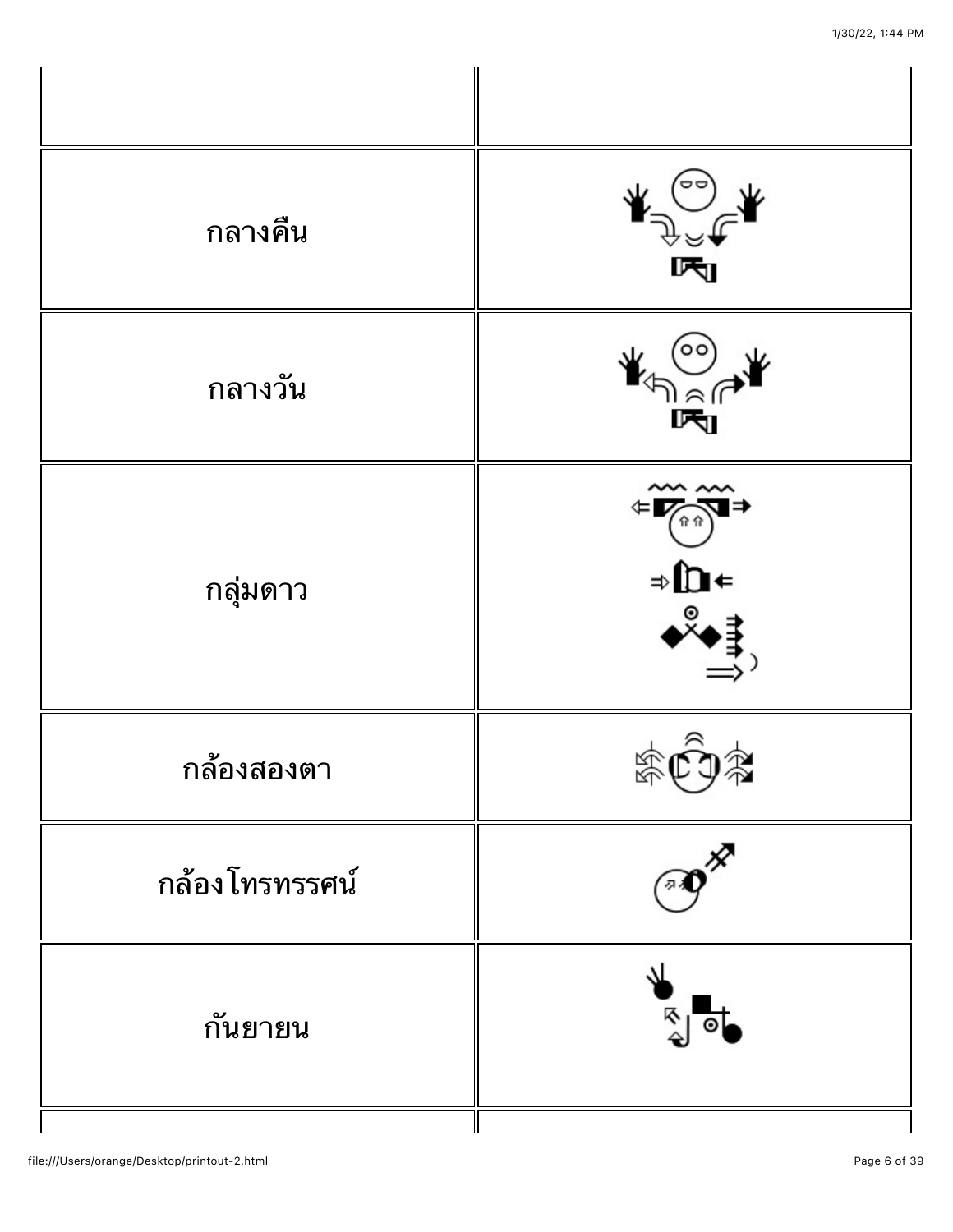| กาแล็กซี                    | €\$                                      |
|-----------------------------|------------------------------------------|
| กุมภาพันธ์                  | ā                                        |
| $\boldsymbol{\mathfrak{A}}$ |                                          |
| ของขวัญ                     | ┙┪╌╗<br>┎╤╺ <sup>╘</sup> ╕┷              |
| ขอบคุณ                      | $\mathfrak{h}_{\mathfrak{X}}\rightarrow$ |
| ขอบคุณมาก                   | ।<br>।<br>10                             |
| ขอโทษ                       | $\mathfrak{F}^{\circledcirc}$            |
|                             |                                          |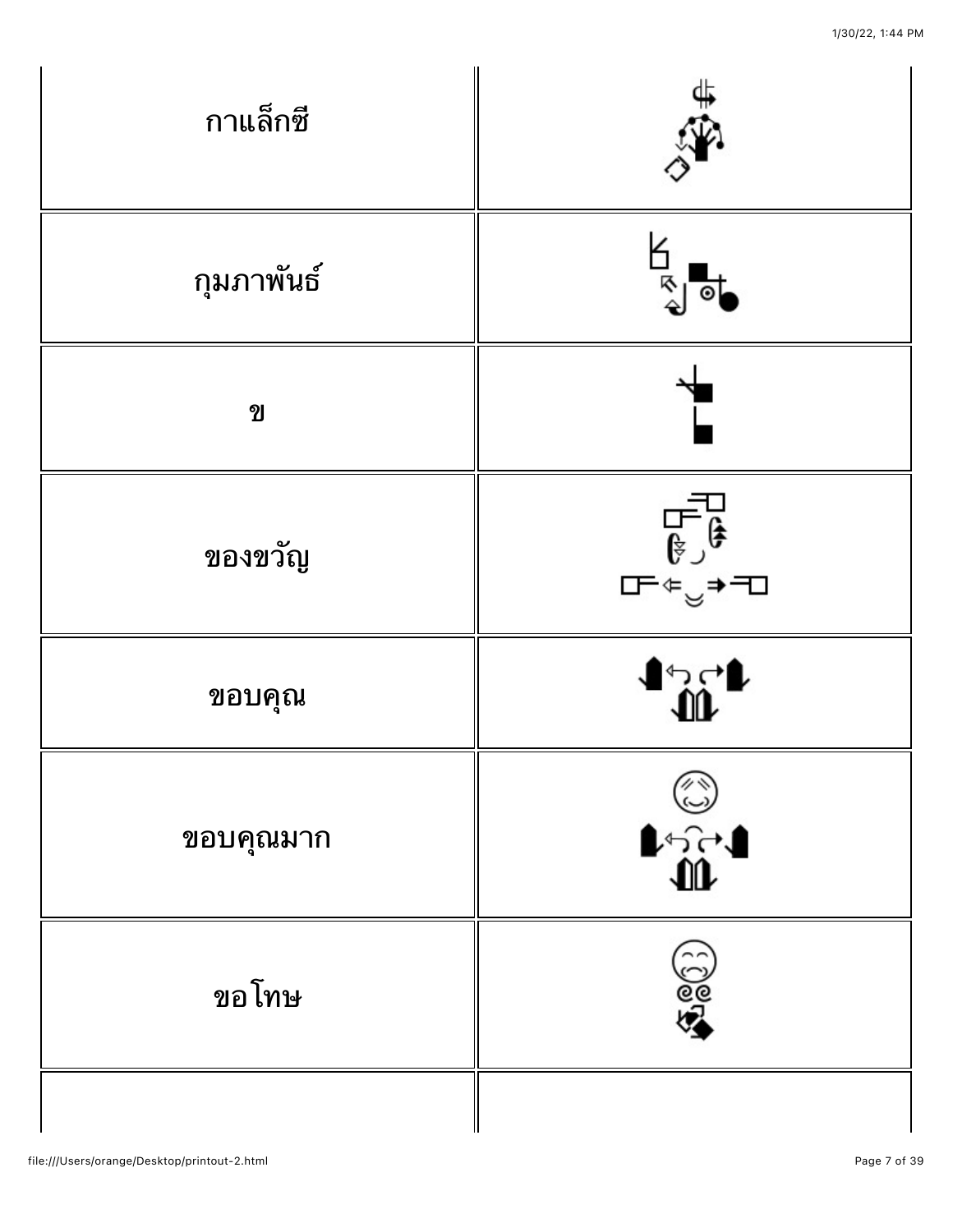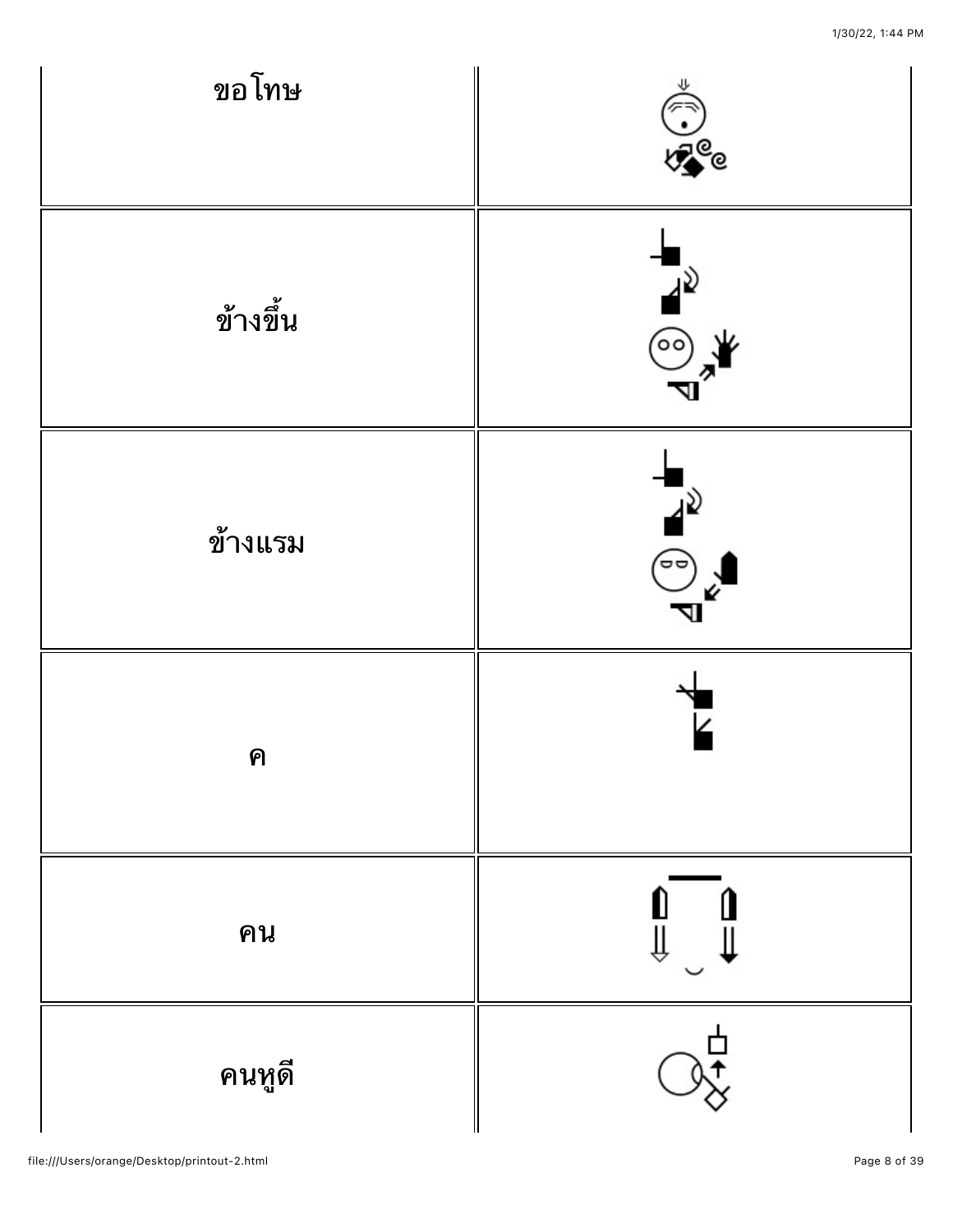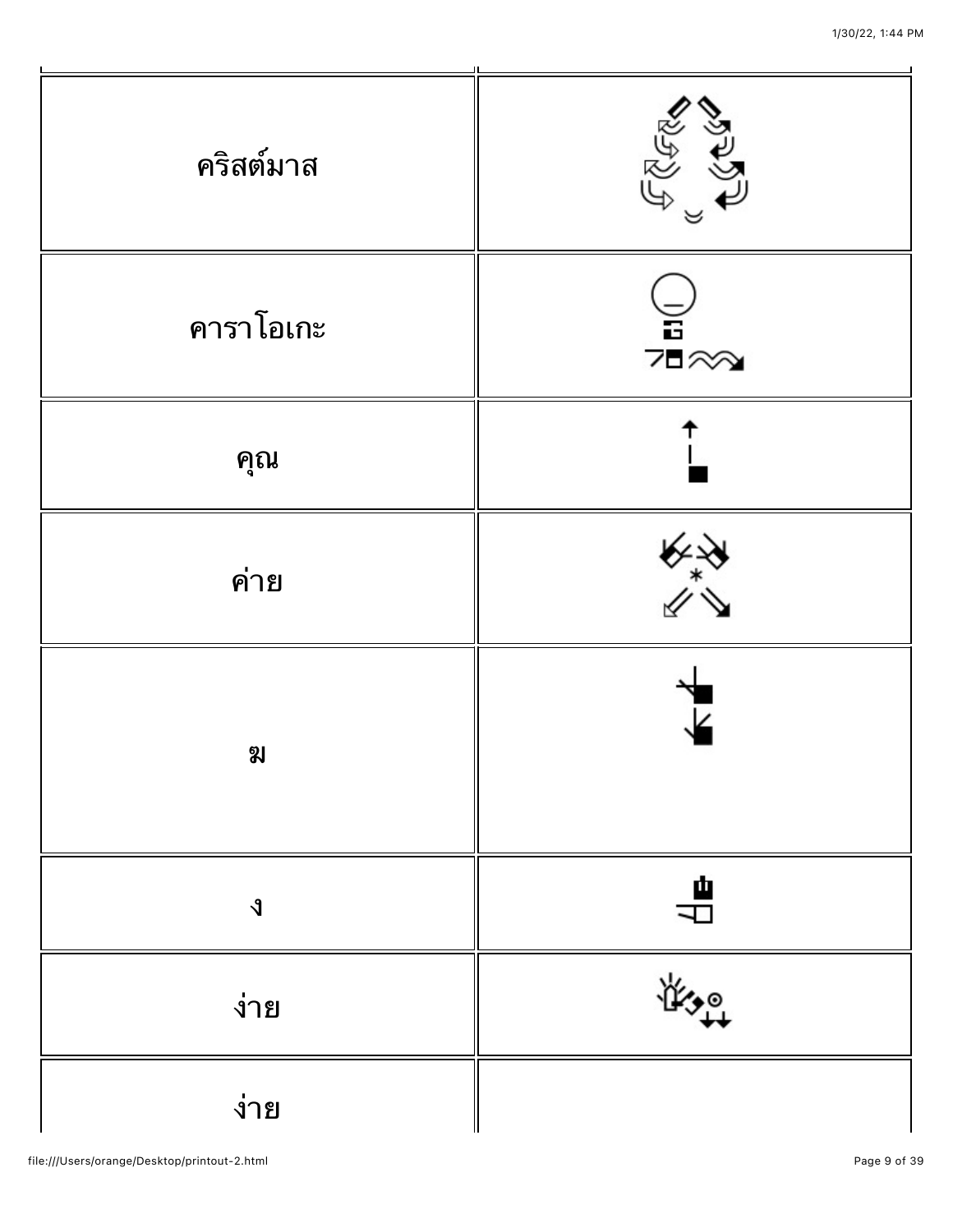|             | $\mathbf{D}$                                   |
|-------------|------------------------------------------------|
| จ           | ৻৶                                             |
| จรวด        |                                                |
| จริง        | 딮                                              |
| จริง ๆ      | $\begin{matrix} 1 \\ 1 \\ 2 \end{matrix}$      |
| จันทรุปราคา | ⊕<br>ान्द्र<br>क्रिक<br>$\widehat{\mathbf{e}}$ |
|             |                                                |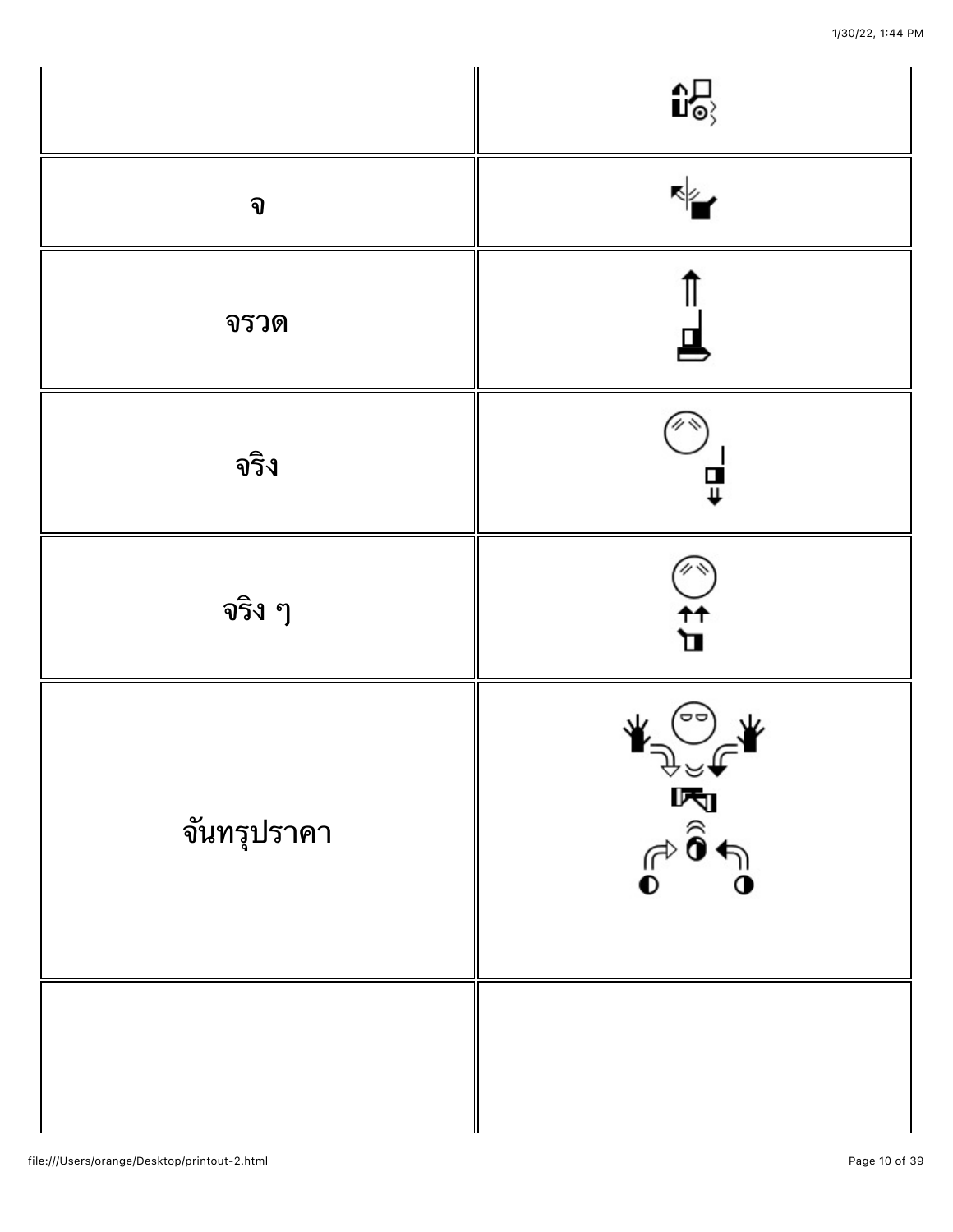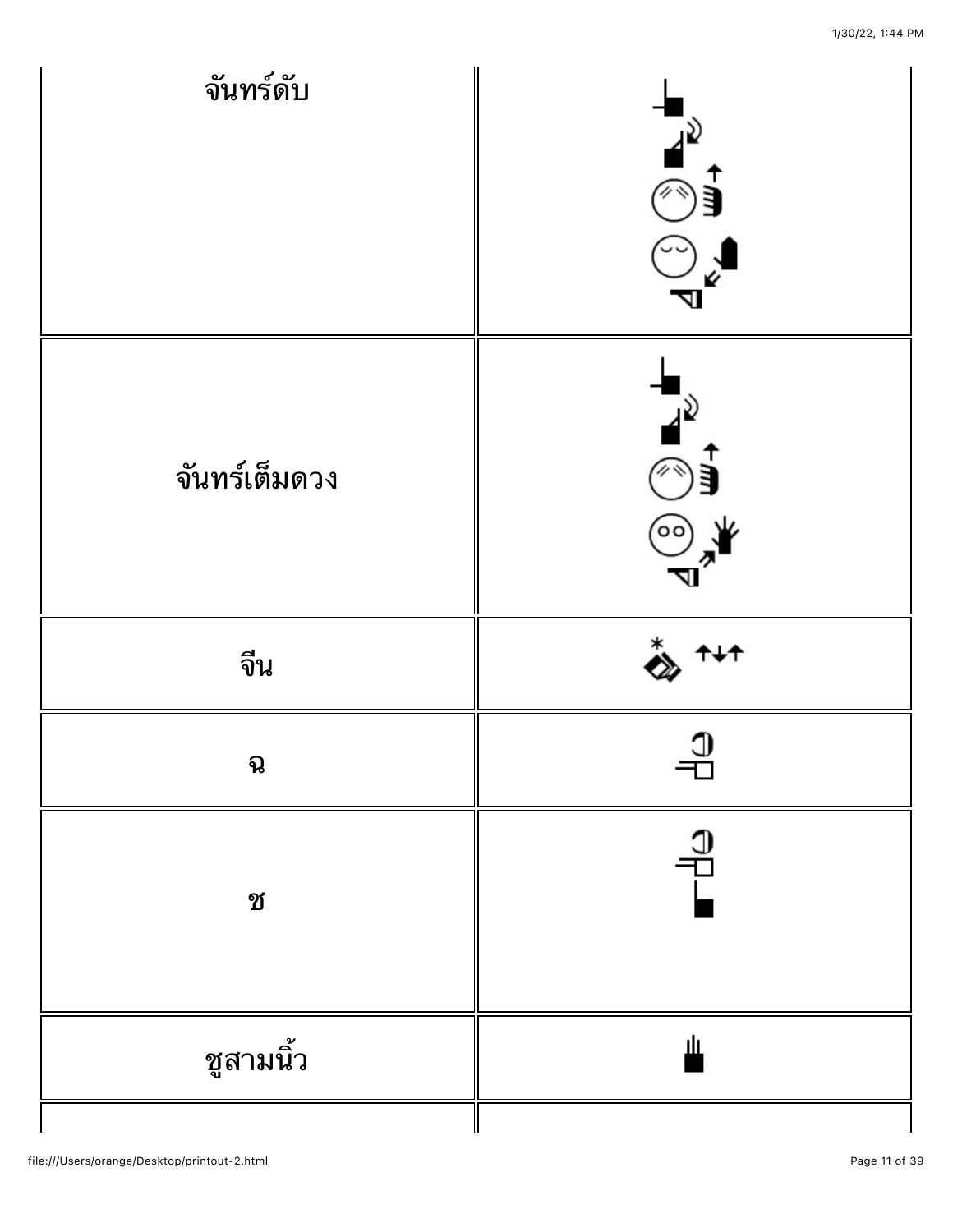| ช         | Ε                                                               |
|-----------|-----------------------------------------------------------------|
| ซอย       | Ê                                                               |
| ชื่อสัตย์ | $\sqrt{15}$                                                     |
| ฌ         | $\frac{1}{\sqrt{2}}$                                            |
| ល្ង       |                                                                 |
| ญี่ปุ่น   | $\begin{array}{c}\n\uparrow \\ \uparrow\n\end{array}$<br>$\ast$ |
| ฏ         |                                                                 |
| ฏ         |                                                                 |
| ฐิ        |                                                                 |
|           | Ш                                                               |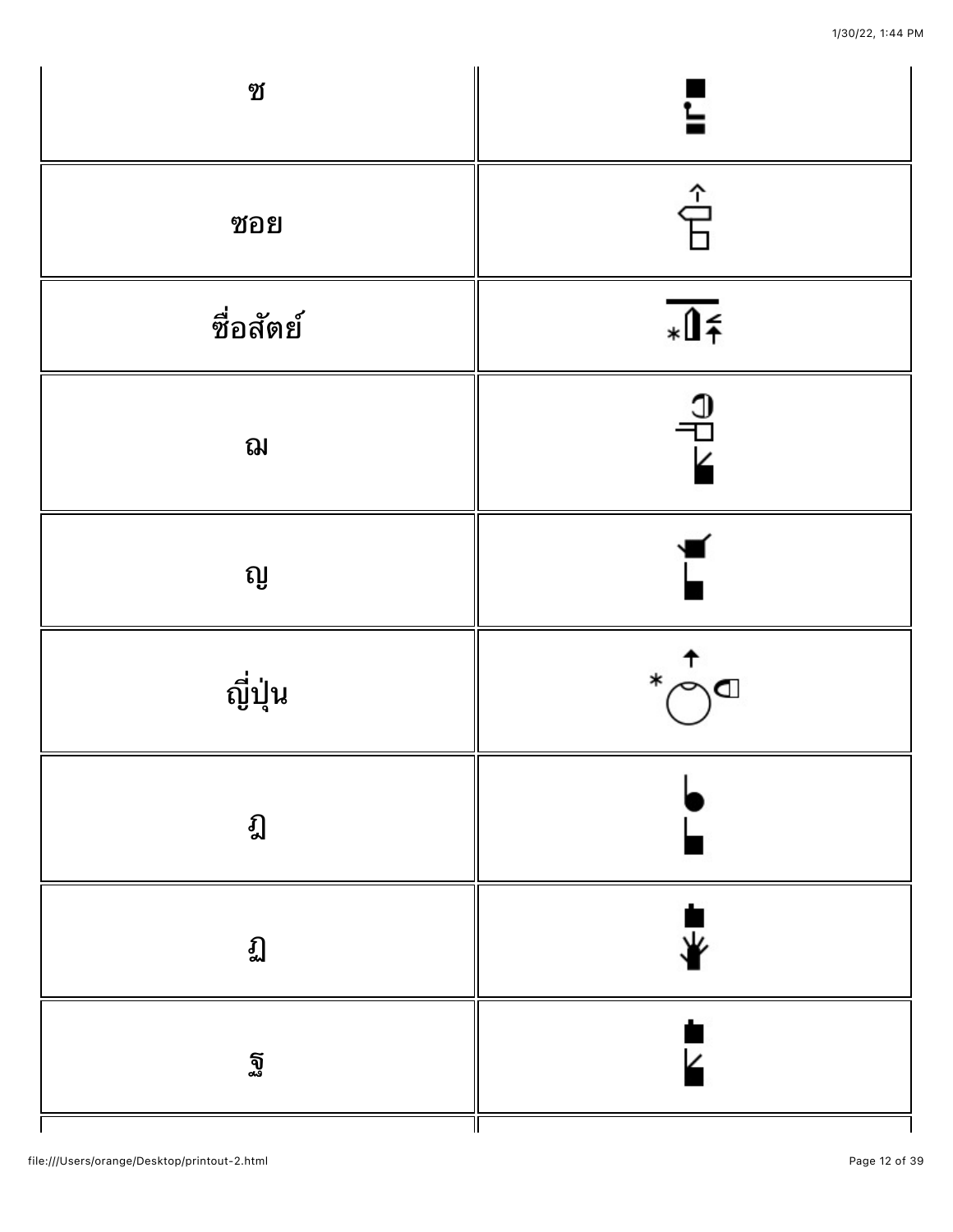| ฑ          | ഴ്                   |
|------------|----------------------|
| 刚          | ⊽                    |
| ณ          | Ф                    |
| ิด         |                      |
| ดวงจันทร์  | $\overrightarrow{a}$ |
| ดวงจันทร์  | ⊿≷                   |
| ดวงอาทิตย์ | <b>BIKKO</b>         |
|            |                      |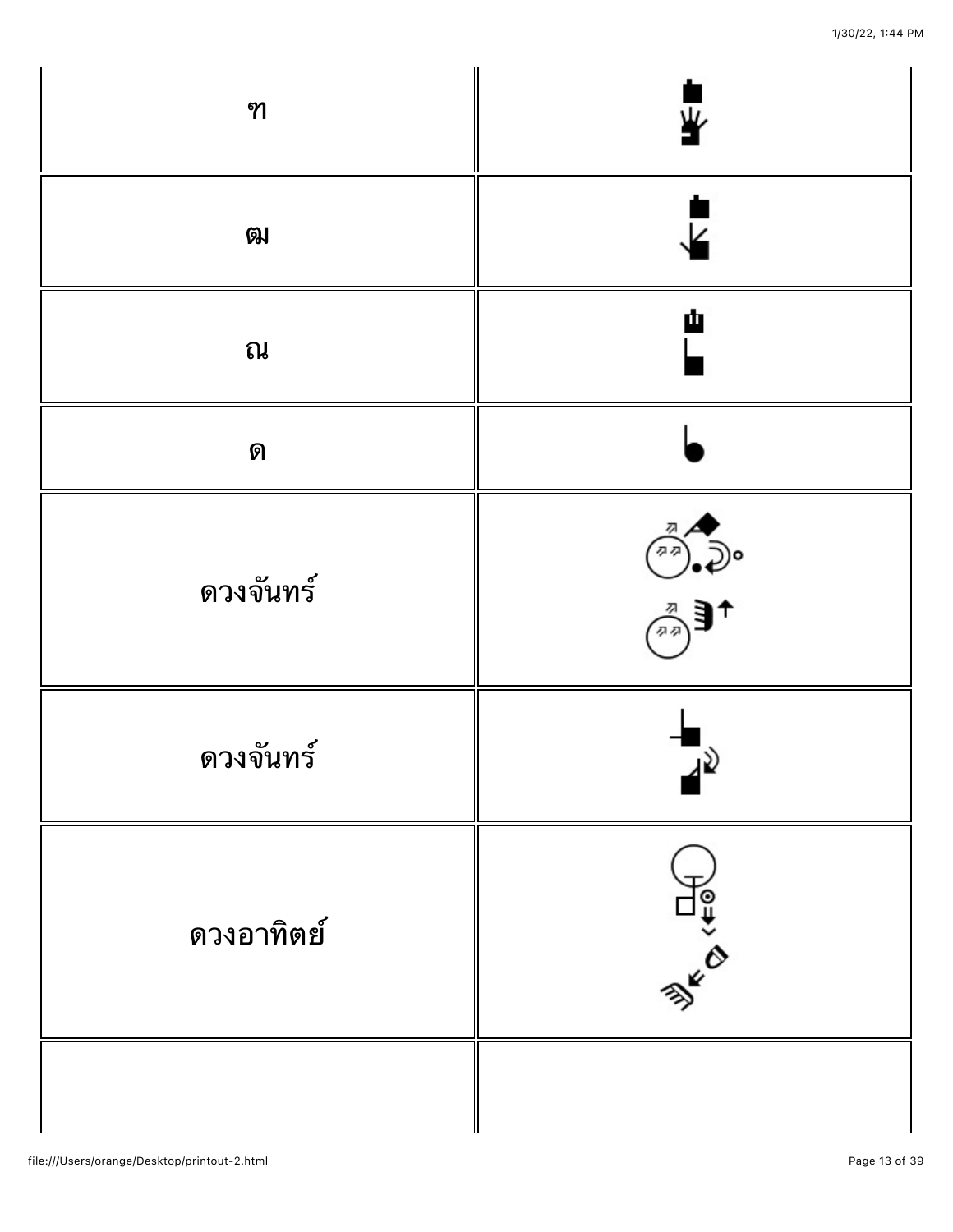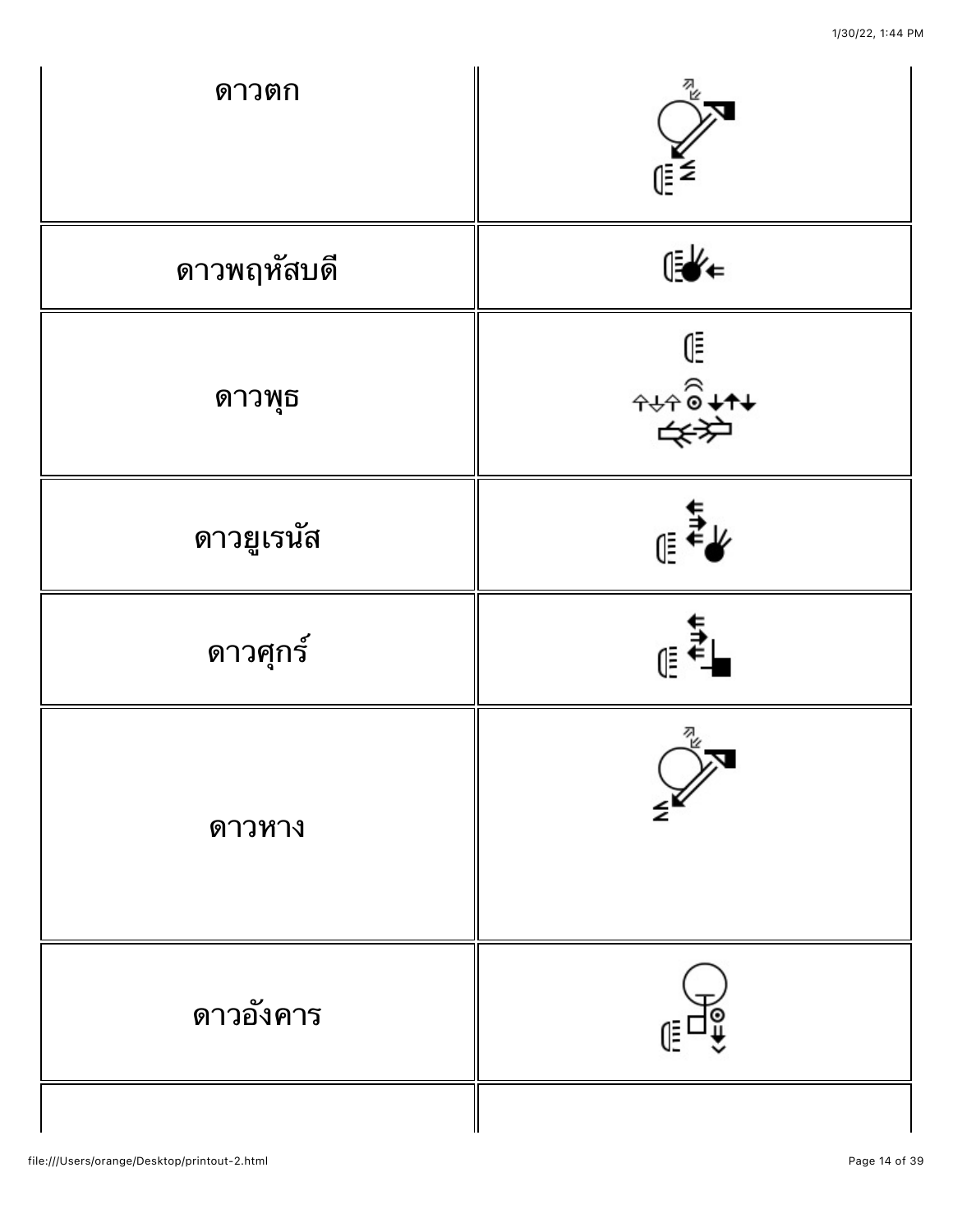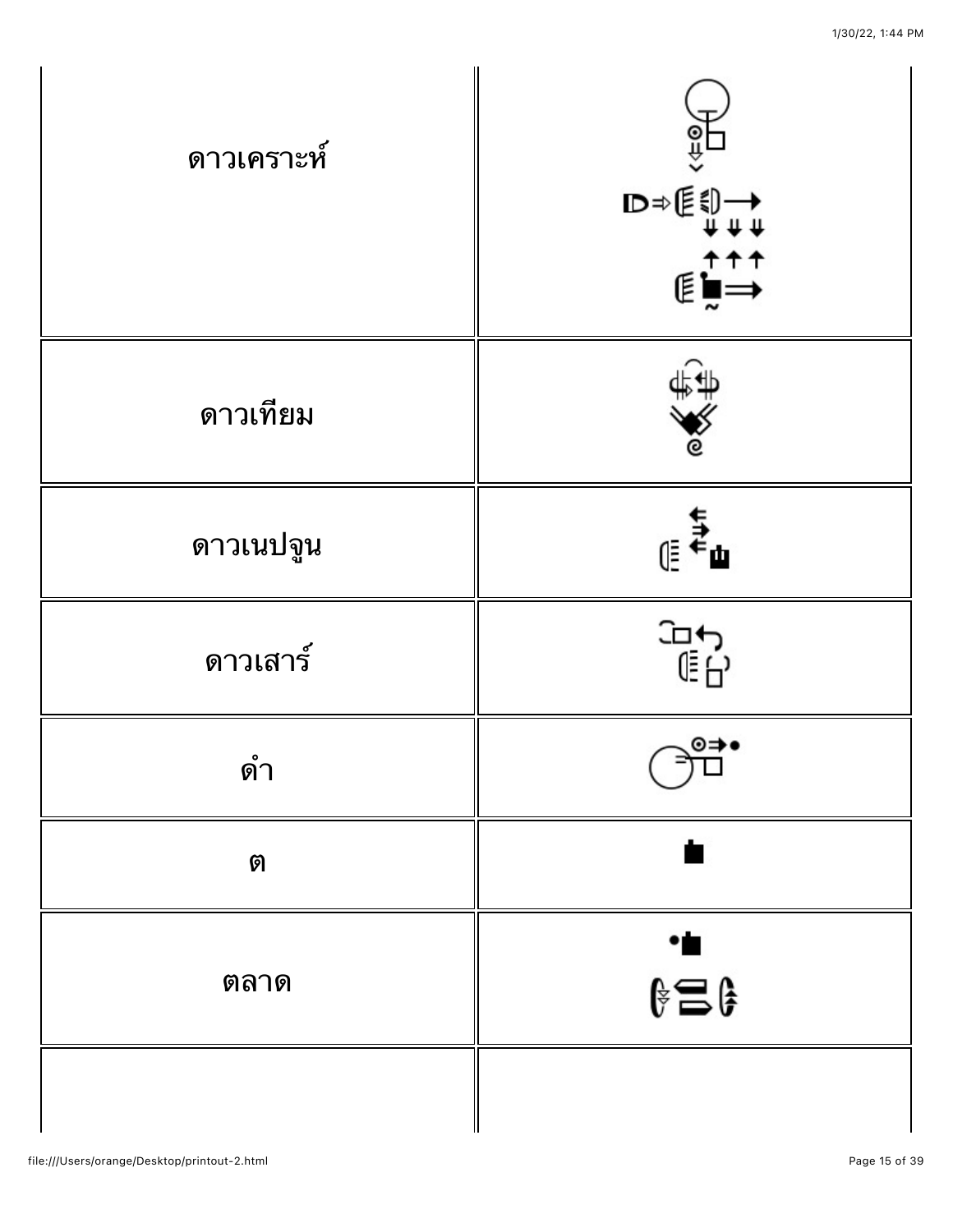| ตัวอย่าง         | $\widetilde{\mathbf{y}}$                                       |
|------------------|----------------------------------------------------------------|
| ติดต่อสื่อสาร    |                                                                |
| ติดหนี้          | $\begin{array}{c}\n\prec \\ \uparrow \\ \uparrow\n\end{array}$ |
| ตุลาคม           | $\mathbb{E}^{\mathbb{Z}^{\mathbb{Z}}}$                         |
| ถ                |                                                                |
| ุท               |                                                                |
| ทัณฑมาต          | డి                                                             |
| ทางช้างเผือก     | <sub>′ጌ</sub> ዄ                                                |
| $\n  n̂$ ำไม $?$ |                                                                |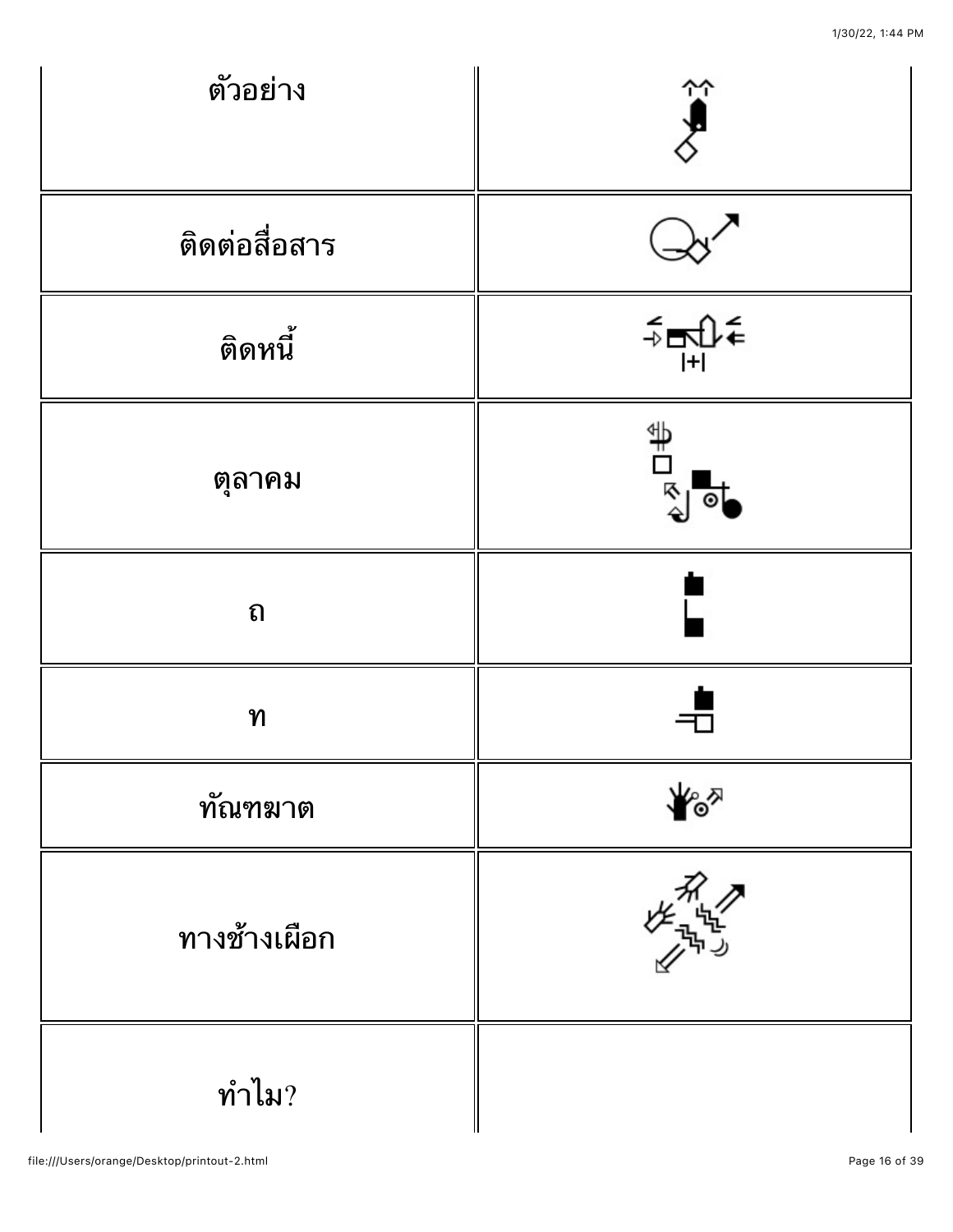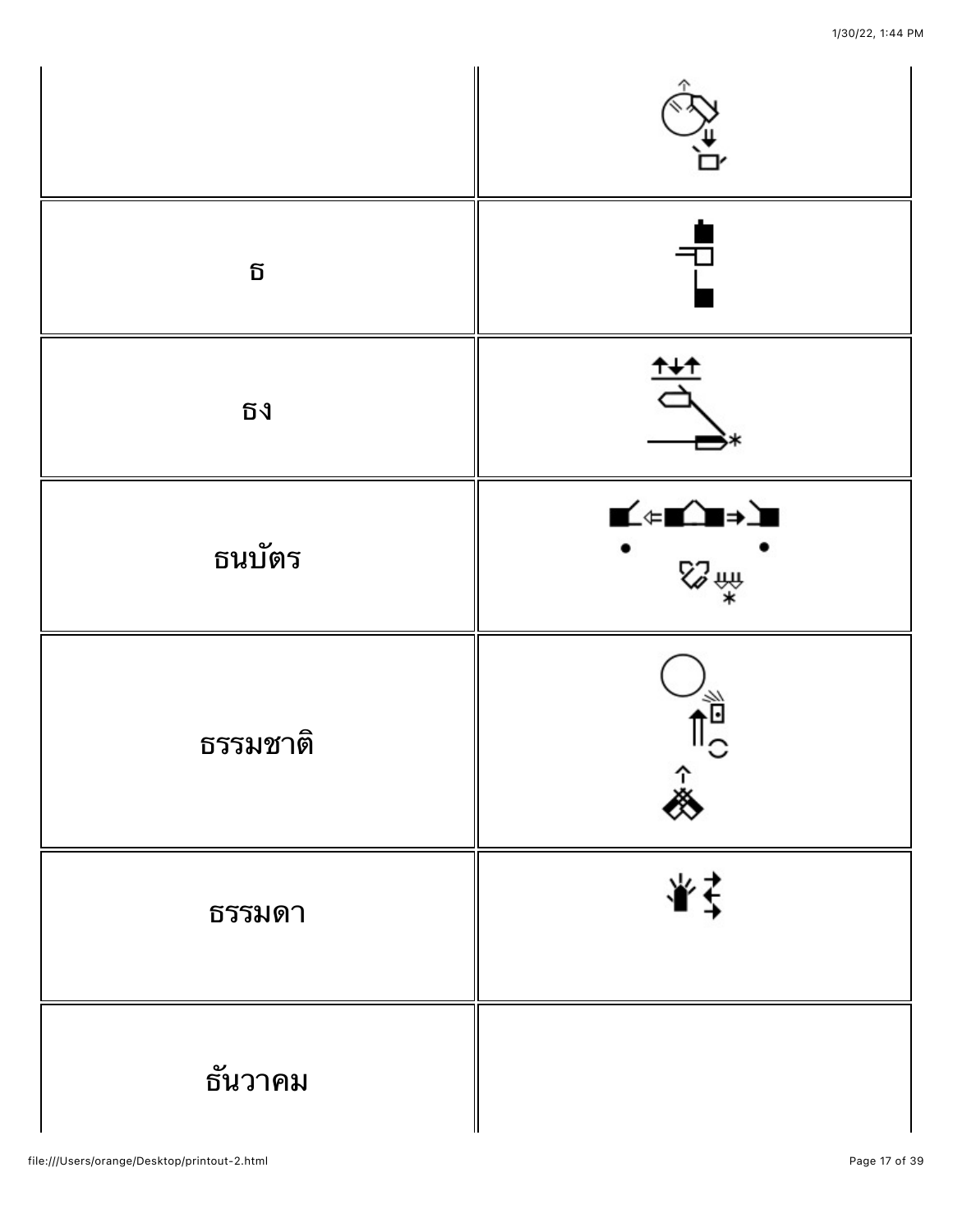

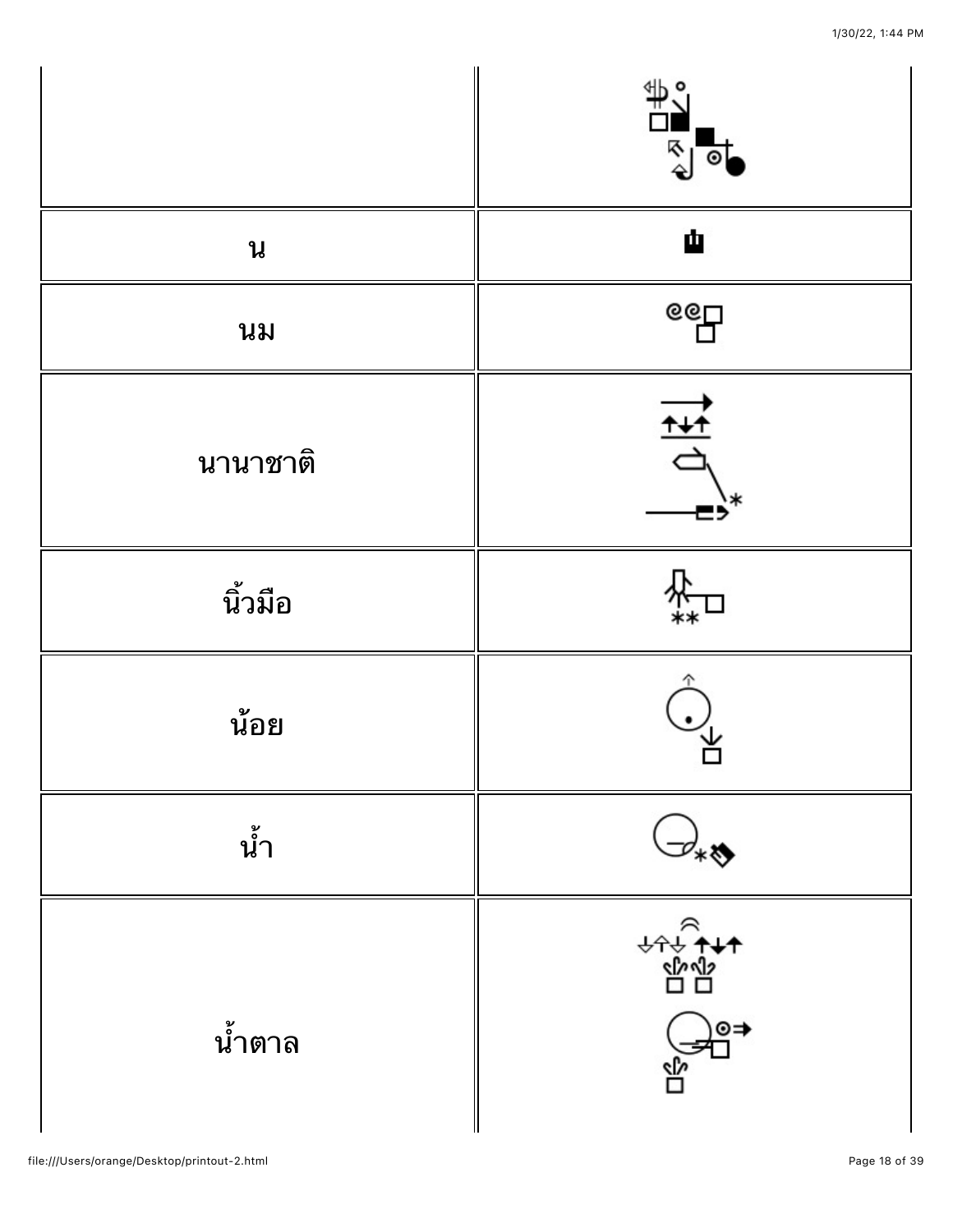| บ           | 5                                                                                                                                                                                                                                                                                                                                                                 |
|-------------|-------------------------------------------------------------------------------------------------------------------------------------------------------------------------------------------------------------------------------------------------------------------------------------------------------------------------------------------------------------------|
| บิกแบง      | ER OF                                                                                                                                                                                                                                                                                                                                                             |
| บ้าน        | $\sum_{i=1}^{\infty}$                                                                                                                                                                                                                                                                                                                                             |
| ป           |                                                                                                                                                                                                                                                                                                                                                                   |
| ปรบมือ      | ###<br>$\ddot{\mathbf{m}}$                                                                                                                                                                                                                                                                                                                                        |
| ประชาธิปไตย | ←□ニ□→<br>⇽<br>$\begin{picture}(180,10) \put(0,0){\line(1,0){10}} \put(10,0){\line(1,0){10}} \put(10,0){\line(1,0){10}} \put(10,0){\line(1,0){10}} \put(10,0){\line(1,0){10}} \put(10,0){\line(1,0){10}} \put(10,0){\line(1,0){10}} \put(10,0){\line(1,0){10}} \put(10,0){\line(1,0){10}} \put(10,0){\line(1,0){10}} \put(10,0){\line(1,0){10}} \put(10,0){\line($ |
|             |                                                                                                                                                                                                                                                                                                                                                                   |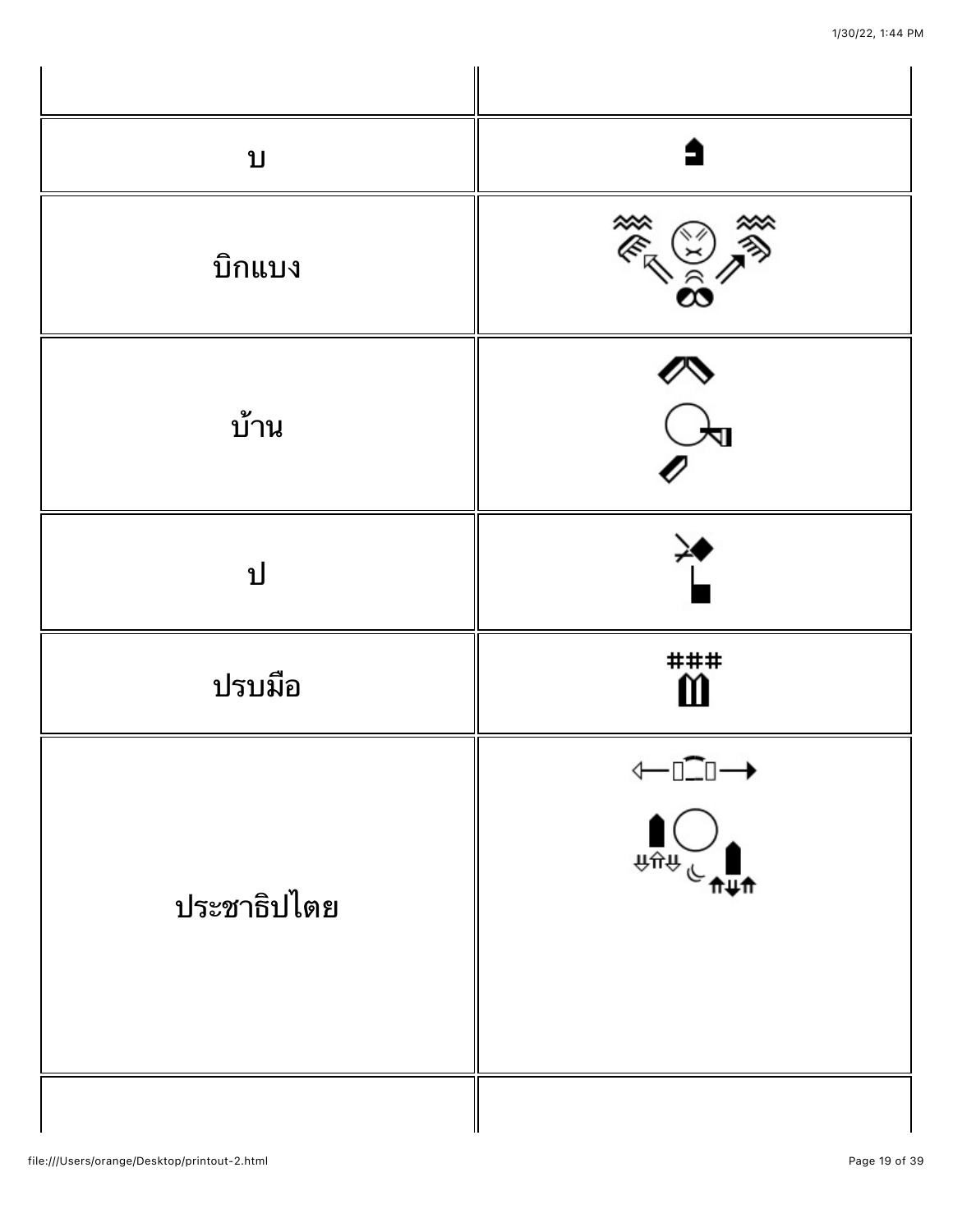| ประท้วง                   | 台口☆                                                                                                                                                                                                                                                                                                                                          |
|---------------------------|----------------------------------------------------------------------------------------------------------------------------------------------------------------------------------------------------------------------------------------------------------------------------------------------------------------------------------------------|
| ปี                        | $\overline{\phantom{a}}^*$ + $\overline{\phantom{a}}$                                                                                                                                                                                                                                                                                        |
| ฝ                         |                                                                                                                                                                                                                                                                                                                                              |
| ฝ                         | ₽                                                                                                                                                                                                                                                                                                                                            |
| $\boldsymbol{\mathsf{M}}$ | ≫                                                                                                                                                                                                                                                                                                                                            |
| พม่า                      | <b>BEA</b>                                                                                                                                                                                                                                                                                                                                   |
| พระเจ้า                   | ן∰ו<br>$\widehat{A}$                                                                                                                                                                                                                                                                                                                         |
| พฤศจิกายน                 | $\begin{picture}(120,15) \put(0,0){\line(1,0){155}} \put(15,0){\line(1,0){155}} \put(15,0){\line(1,0){155}} \put(15,0){\line(1,0){155}} \put(15,0){\line(1,0){155}} \put(15,0){\line(1,0){155}} \put(15,0){\line(1,0){155}} \put(15,0){\line(1,0){155}} \put(15,0){\line(1,0){155}} \put(15,0){\line(1,0){155}} \put(15,0){\line(1,0){155}}$ |
|                           |                                                                                                                                                                                                                                                                                                                                              |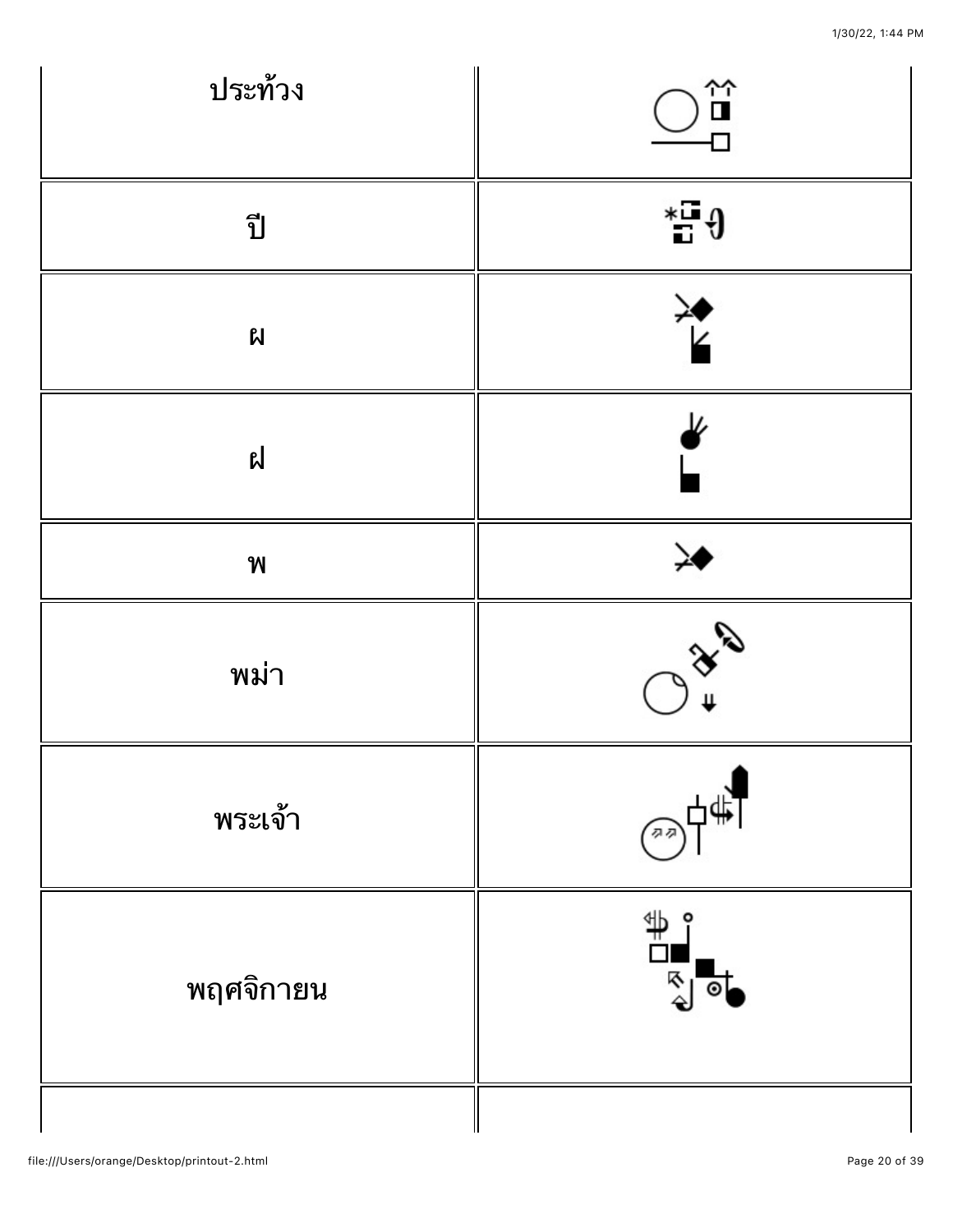| พฤษภาคม | র<br>△<br>⊙             |
|---------|-------------------------|
| พัน     | ≫                       |
| พาน     | $\frac{\mathbb{C}}{2}$  |
| พิธีกร  | 14<br>П                 |
| พูดตรง  |                         |
| ฟ       | J,                      |
| ภ       | 乊                       |
| ภาษา    | 7∎ <del>१∤१</del><br>⊗⊗ |
| ภาษามือ |                         |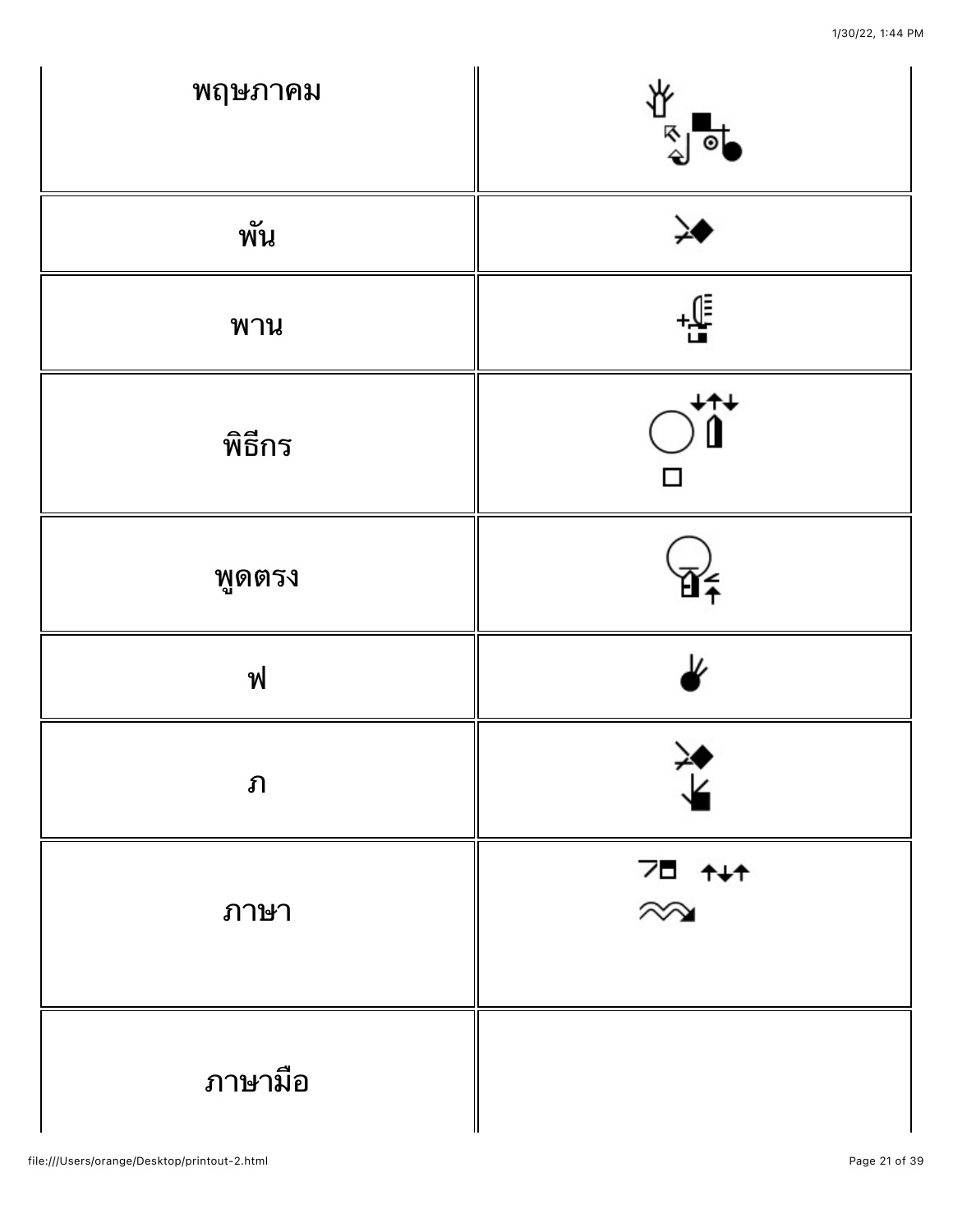







ม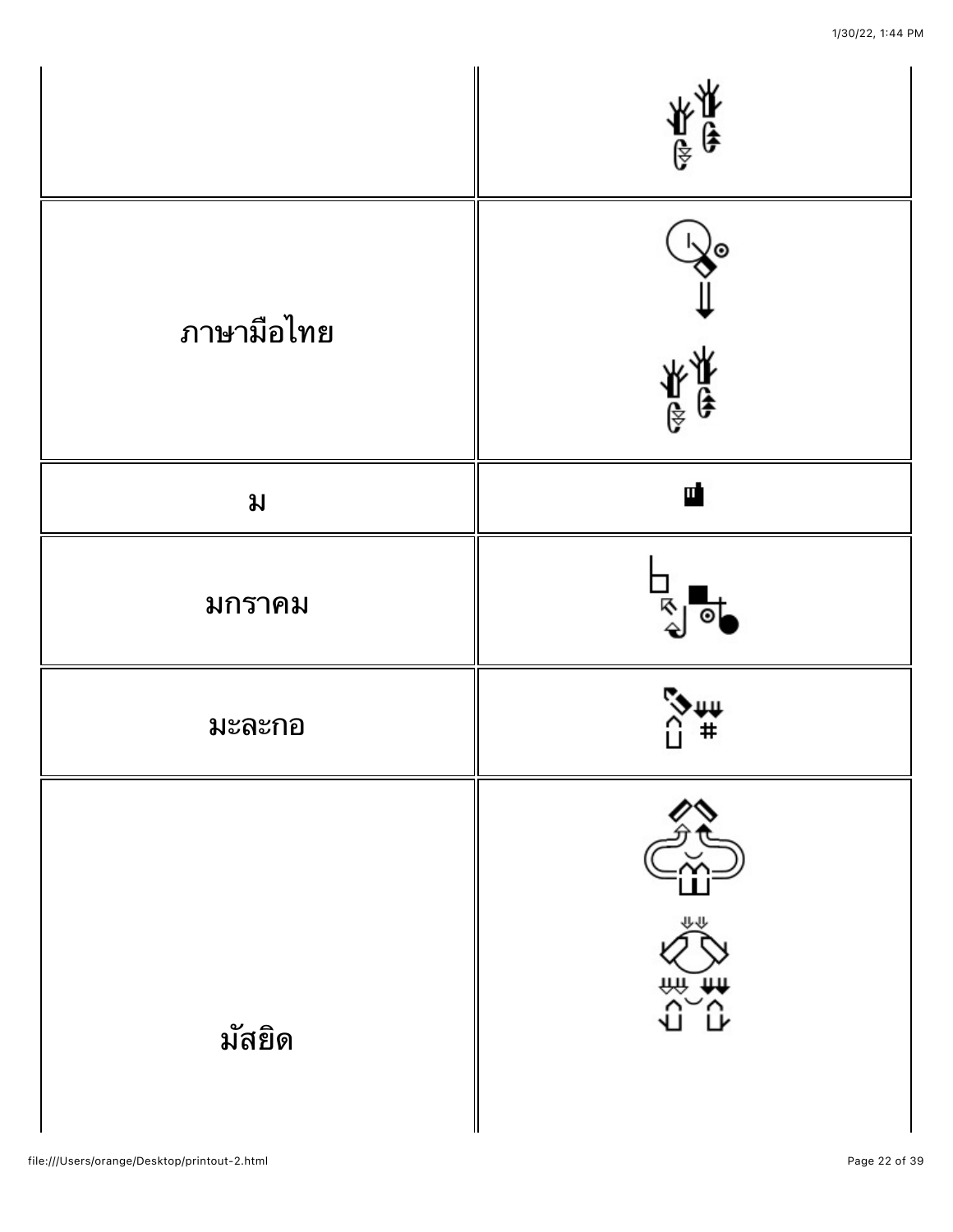| มัสยิด        | ûû<br>心神人                                                                                                                                                                                                                                                                                                                                           |
|---------------|-----------------------------------------------------------------------------------------------------------------------------------------------------------------------------------------------------------------------------------------------------------------------------------------------------------------------------------------------------|
| มาเลเซีย      | $\begin{picture}(20,5) \put(0,0){\line(1,0){10}} \put(15,0){\line(1,0){10}} \put(15,0){\line(1,0){10}} \put(15,0){\line(1,0){10}} \put(15,0){\line(1,0){10}} \put(15,0){\line(1,0){10}} \put(15,0){\line(1,0){10}} \put(15,0){\line(1,0){10}} \put(15,0){\line(1,0){10}} \put(15,0){\line(1,0){10}} \put(15,0){\line(1,0){10}} \put(15,0){\line(1,$ |
| มิถุนายน      | ᅑ                                                                                                                                                                                                                                                                                                                                                   |
| มีนาคม        | 尽                                                                                                                                                                                                                                                                                                                                                   |
| ଧ୍ୟ           |                                                                                                                                                                                                                                                                                                                                                     |
| ยกย่องพระองค์ |                                                                                                                                                                                                                                                                                                                                                     |
|               |                                                                                                                                                                                                                                                                                                                                                     |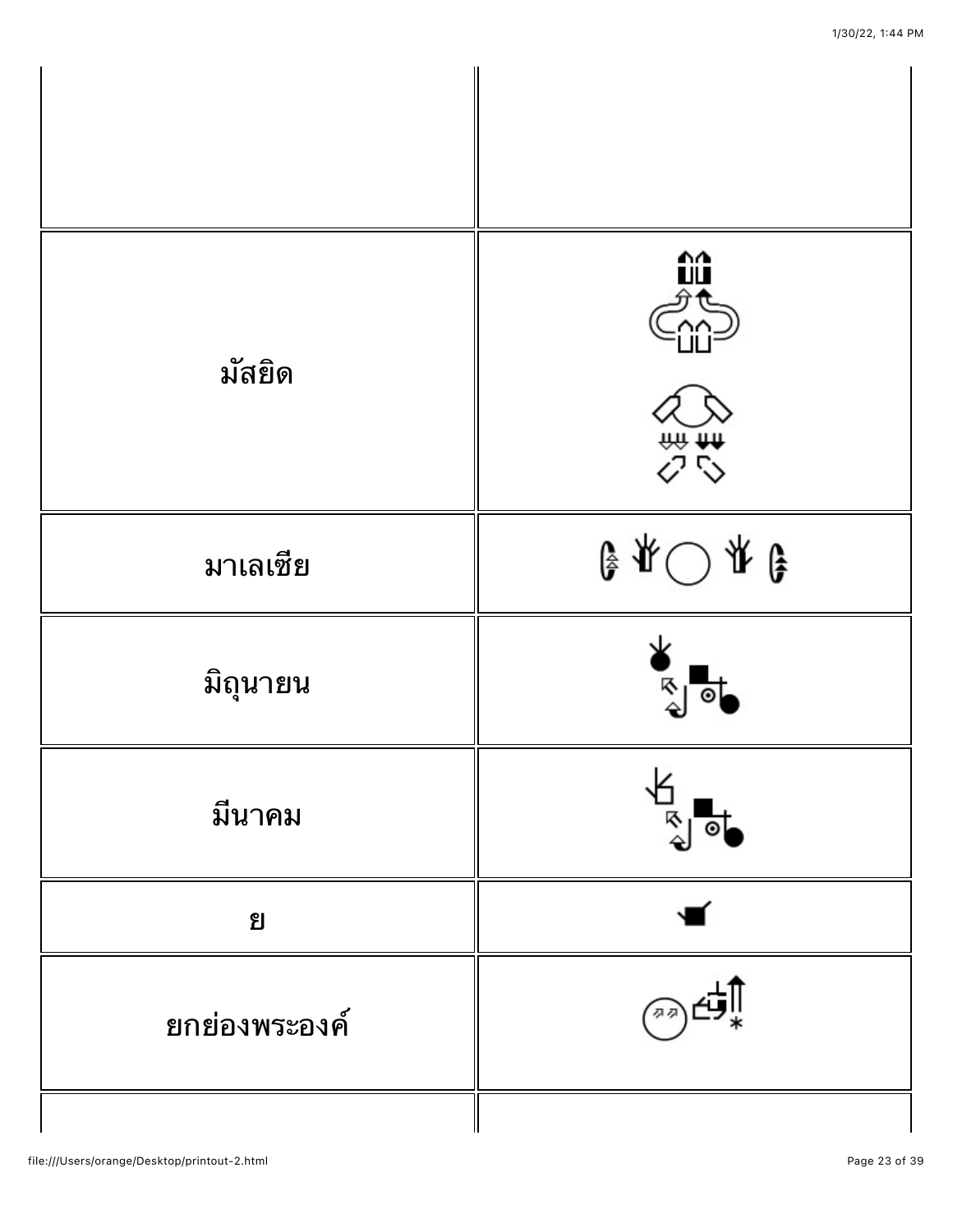| ยาก              | †<br>†⊭<br>∏                                                                                                                                                                                                                                                                                                                                        |
|------------------|-----------------------------------------------------------------------------------------------------------------------------------------------------------------------------------------------------------------------------------------------------------------------------------------------------------------------------------------------------|
| ร                |                                                                                                                                                                                                                                                                                                                                                     |
| รถตุ๊กตุ๊ก       | ∙←∎≏ैेेेेेेेेे →∙<br>←∰                                                                                                                                                                                                                                                                                                                             |
| รถยนต์           |                                                                                                                                                                                                                                                                                                                                                     |
| รถแท็กซี่        | $\begin{picture}(20,20) \put(0,0){\line(1,0){10}} \put(15,0){\line(1,0){10}} \put(15,0){\line(1,0){10}} \put(15,0){\line(1,0){10}} \put(15,0){\line(1,0){10}} \put(15,0){\line(1,0){10}} \put(15,0){\line(1,0){10}} \put(15,0){\line(1,0){10}} \put(15,0){\line(1,0){10}} \put(15,0){\line(1,0){10}} \put(15,0){\line(1,0){10}} \put(15,0){\line(1$ |
| รถโดยสารประจำทาง | ∰                                                                                                                                                                                                                                                                                                                                                   |
| รถไฟ             | े≌                                                                                                                                                                                                                                                                                                                                                  |
| รถไฟฟ้าบีทีเอส   |                                                                                                                                                                                                                                                                                                                                                     |
|                  |                                                                                                                                                                                                                                                                                                                                                     |

 $\vert$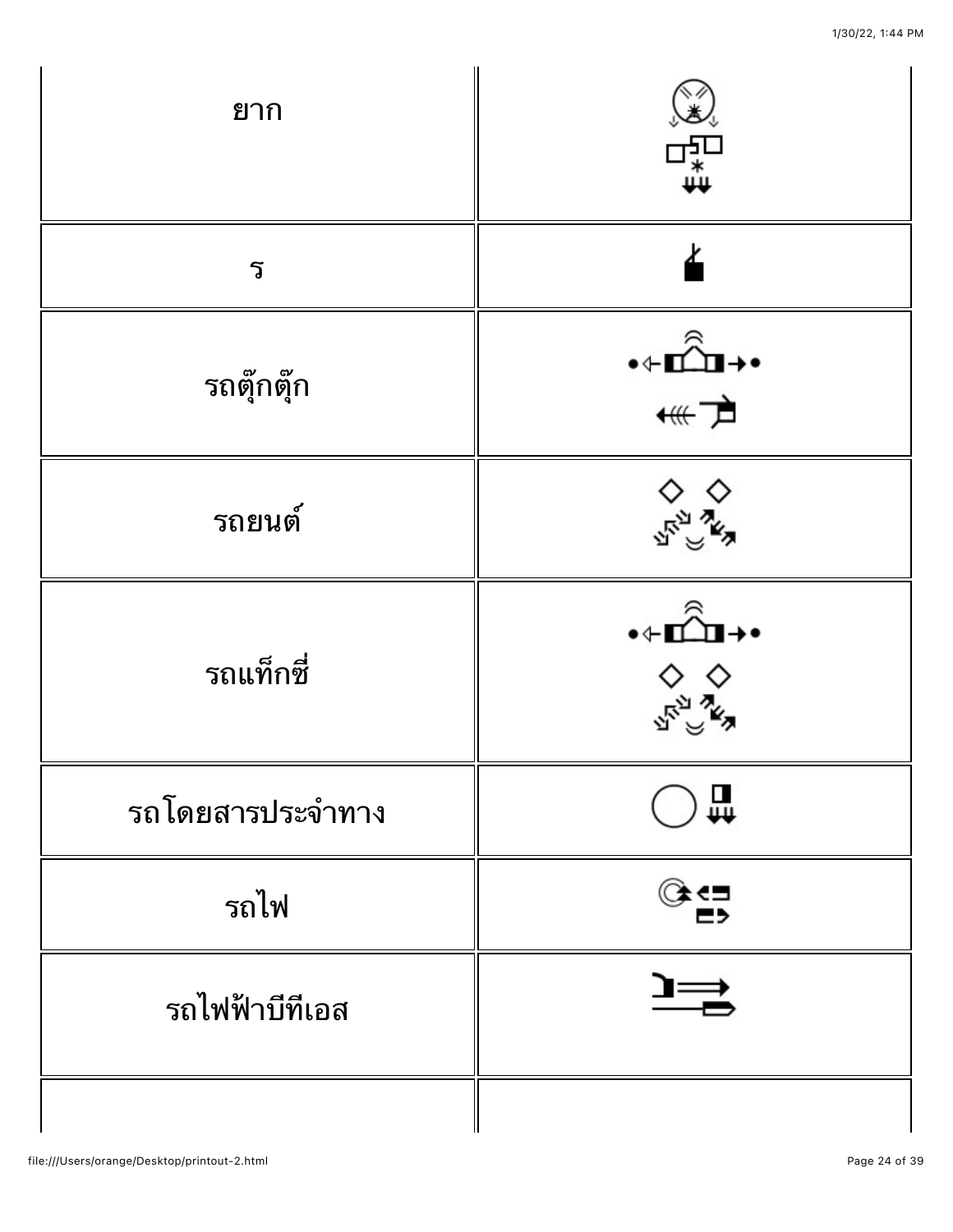1/30/22, 1:44 PM

| รถไฟฟ้าใต้ดิน | $\rightarrow$                                                                                                                                                                                                                                                                                                                                                                                                                                                                                                                                                                                                          |
|---------------|------------------------------------------------------------------------------------------------------------------------------------------------------------------------------------------------------------------------------------------------------------------------------------------------------------------------------------------------------------------------------------------------------------------------------------------------------------------------------------------------------------------------------------------------------------------------------------------------------------------------|
| รองเท้า       |                                                                                                                                                                                                                                                                                                                                                                                                                                                                                                                                                                                                                        |
| ระบบสุริยะ    | $\begin{picture}(180,170) \put(0,0){\line(1,0){150}} \put(10,0){\line(1,0){150}} \put(10,0){\line(1,0){150}} \put(10,0){\line(1,0){150}} \put(10,0){\line(1,0){150}} \put(10,0){\line(1,0){150}} \put(10,0){\line(1,0){150}} \put(10,0){\line(1,0){150}} \put(10,0){\line(1,0){150}} \put(10,0){\line(1,0){150}} \put(10,0){\line(1,0){150$                                                                                                                                                                                                                                                                            |
| ระยะเวลา      | $\begin{array}{c}\n\overline{\phantom{a}} \\ \overline{\phantom{a}} \\ \overline{\phantom{a}} \\ \overline{\phantom{a}} \\ \overline{\phantom{a}} \\ \overline{\phantom{a}} \\ \overline{\phantom{a}} \\ \overline{\phantom{a}} \\ \overline{\phantom{a}} \\ \overline{\phantom{a}} \\ \overline{\phantom{a}} \\ \overline{\phantom{a}} \\ \overline{\phantom{a}} \\ \overline{\phantom{a}} \\ \overline{\phantom{a}} \\ \overline{\phantom{a}} \\ \overline{\phantom{a}} \\ \overline{\phantom{a}} \\ \overline{\phantom{a}} \\ \overline{\phantom{a}} \\ \overline{\phantom{a}} \\ \over$<br>$\overline{\mathbf{u}}$ |
| รัฐธรรมนูญ    | $\xleftarrow{\Box\Box} \rightarrow$                                                                                                                                                                                                                                                                                                                                                                                                                                                                                                                                                                                    |
| รัฐบาล        | $\sum_{\mathbf{C}}^{\mathbf{C}}$                                                                                                                                                                                                                                                                                                                                                                                                                                                                                                                                                                                       |
| รัสเซีย       | $\begin{array}{c}\n\overline{11} \\ \overline{11} \\ \overline{11} \\ \overline{11} \\ \overline{11} \\ \overline{11} \\ \overline{11} \\ \overline{11} \\ \overline{11} \\ \overline{11} \\ \overline{11} \\ \overline{11} \\ \overline{11} \\ \overline{11} \\ \overline{11} \\ \overline{11} \\ \overline{11} \\ \overline{11} \\ \overline{11} \\ \overline{11} \\ \overline{11} \\ \overline{11} \\ \overline{11} \\ \overline{11} \\ \overline{11} \\ \overline{11} \\ \overline{$                                                                                                                               |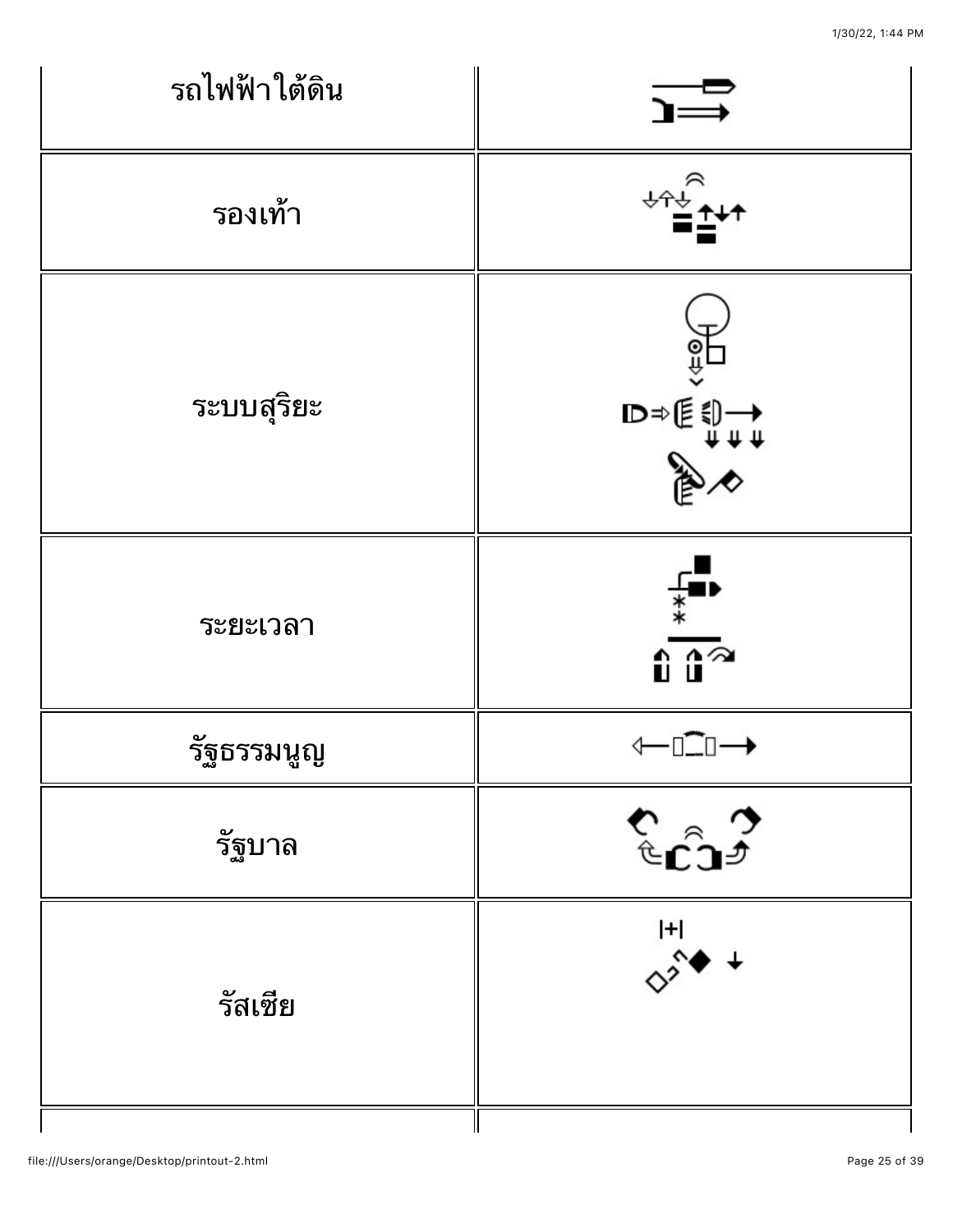| ร้อย              | $\textcolor{red}{\mathbf{J}}$                                                 |
|-------------------|-------------------------------------------------------------------------------|
| ร้านขายของ        | €<br>=■ ■<br>↓<br>↓ ●<br>⊄                                                    |
| $\Omega$          | ¥                                                                             |
| ิด                |                                                                               |
| ลอยกระทง          | မို့မျ                                                                        |
| ลาว               | <b>CRAN</b>                                                                   |
| ล้าน              |                                                                               |
| $\bigcap \limits$ | ⊻                                                                             |
| วัด               | $\begin{array}{c}\n\searrow \\ \searrow\n\end{array}$<br>$\breve{\mathbf{m}}$ |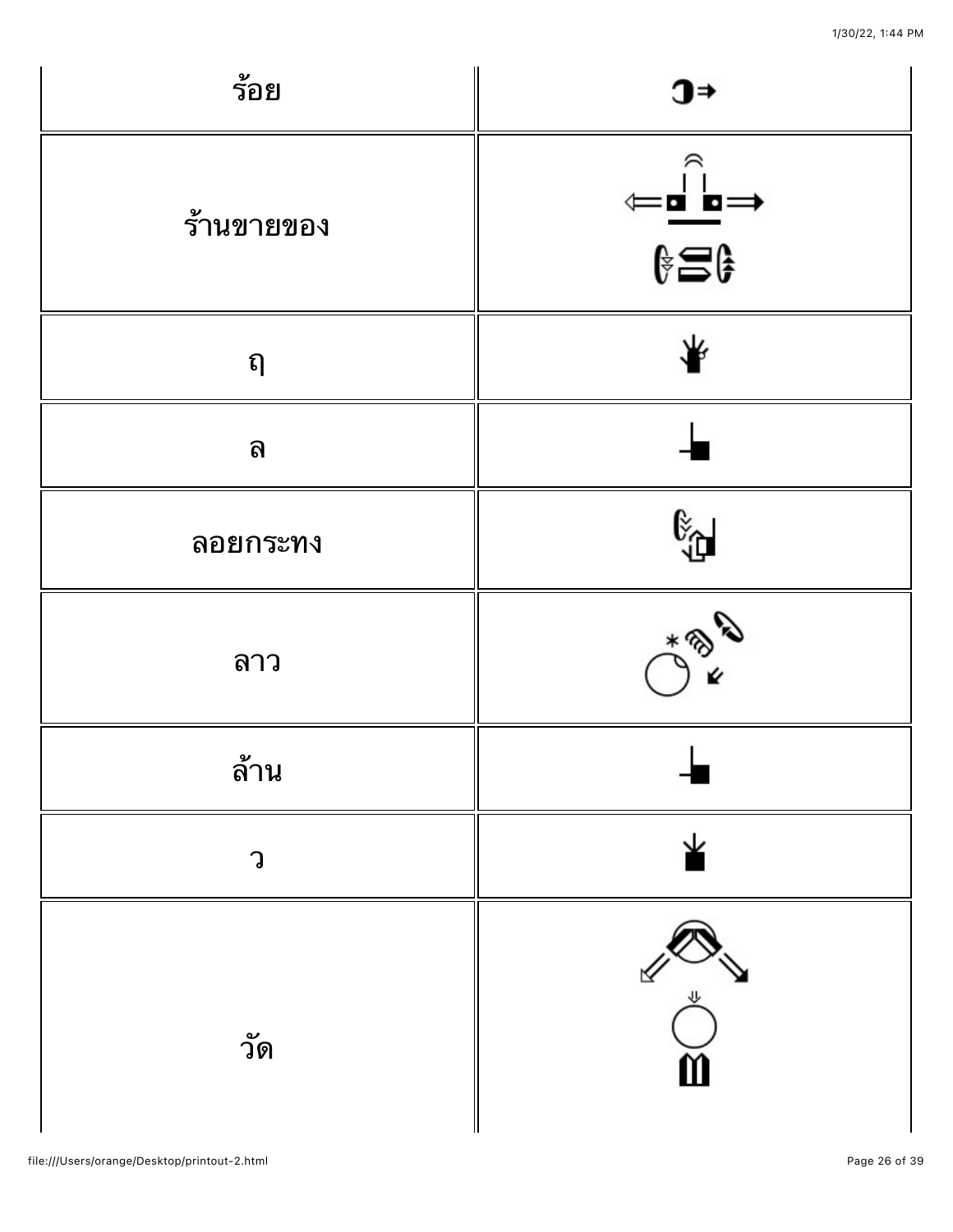| วัน               |                             |
|-------------------|-----------------------------|
| วันคริสต์มาส      |                             |
| วันปีใหม่         |                             |
| ศ                 |                             |
| <u>ዝ</u>          |                             |
| ิส                |                             |
| สถานที่ท่องเที่ยว | ⊕                           |
| สถานีตำรวจ        | $\bigotimes_{i=1}^{\infty}$ |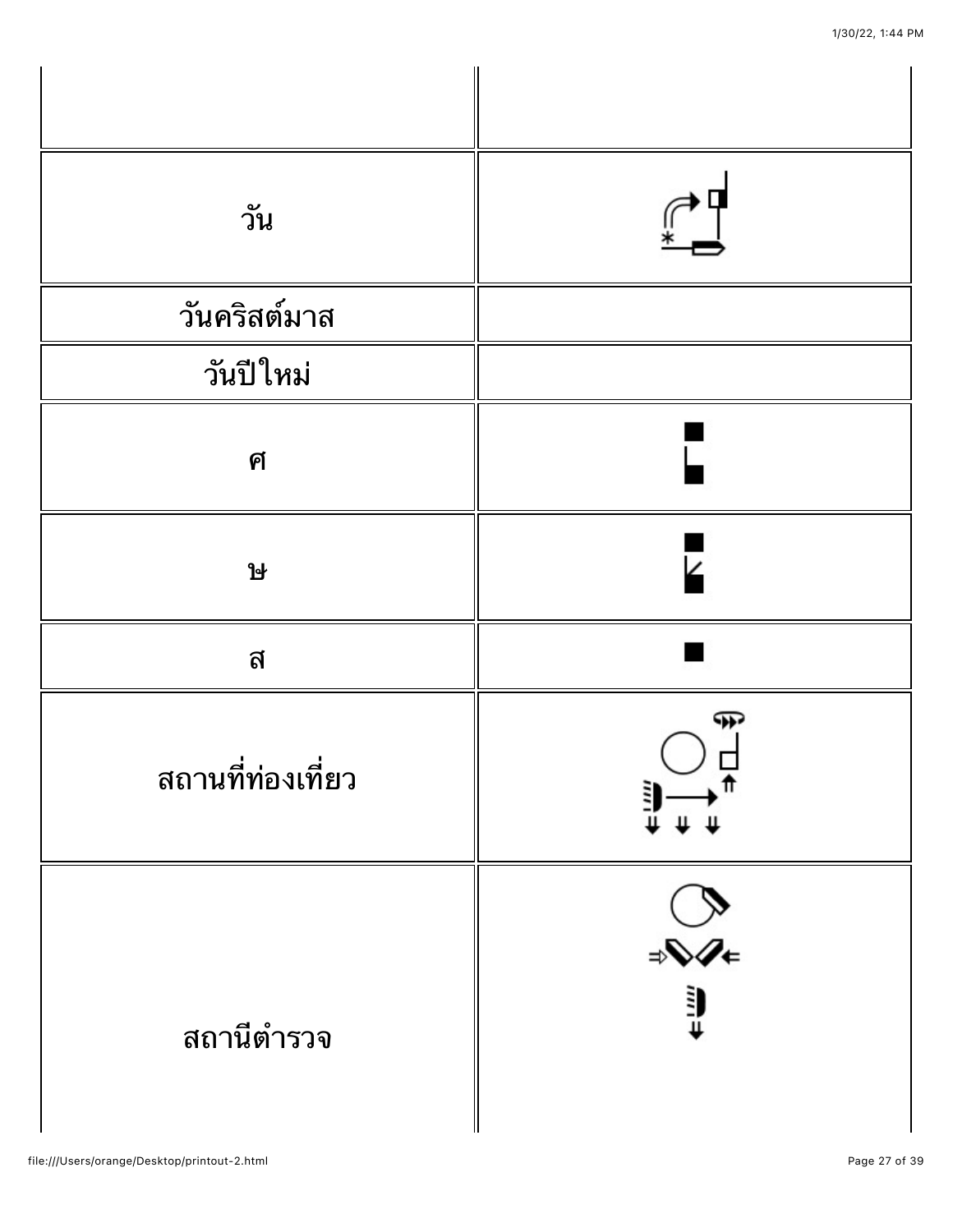| สถานีรถไฟ  | ே<br>Ų                             |
|------------|------------------------------------|
| สระว่ายน้ำ | └ <sub>₽</sub><br>← <del>△</del> ≫ |
| สระอะ      | ₩                                  |
| สระอา      | ₩                                  |
| สระอำ      |                                    |
| สระอิ      |                                    |
| สระอี      | 3                                  |
| สระอึ      |                                    |
| สระอือ     |                                    |
|            |                                    |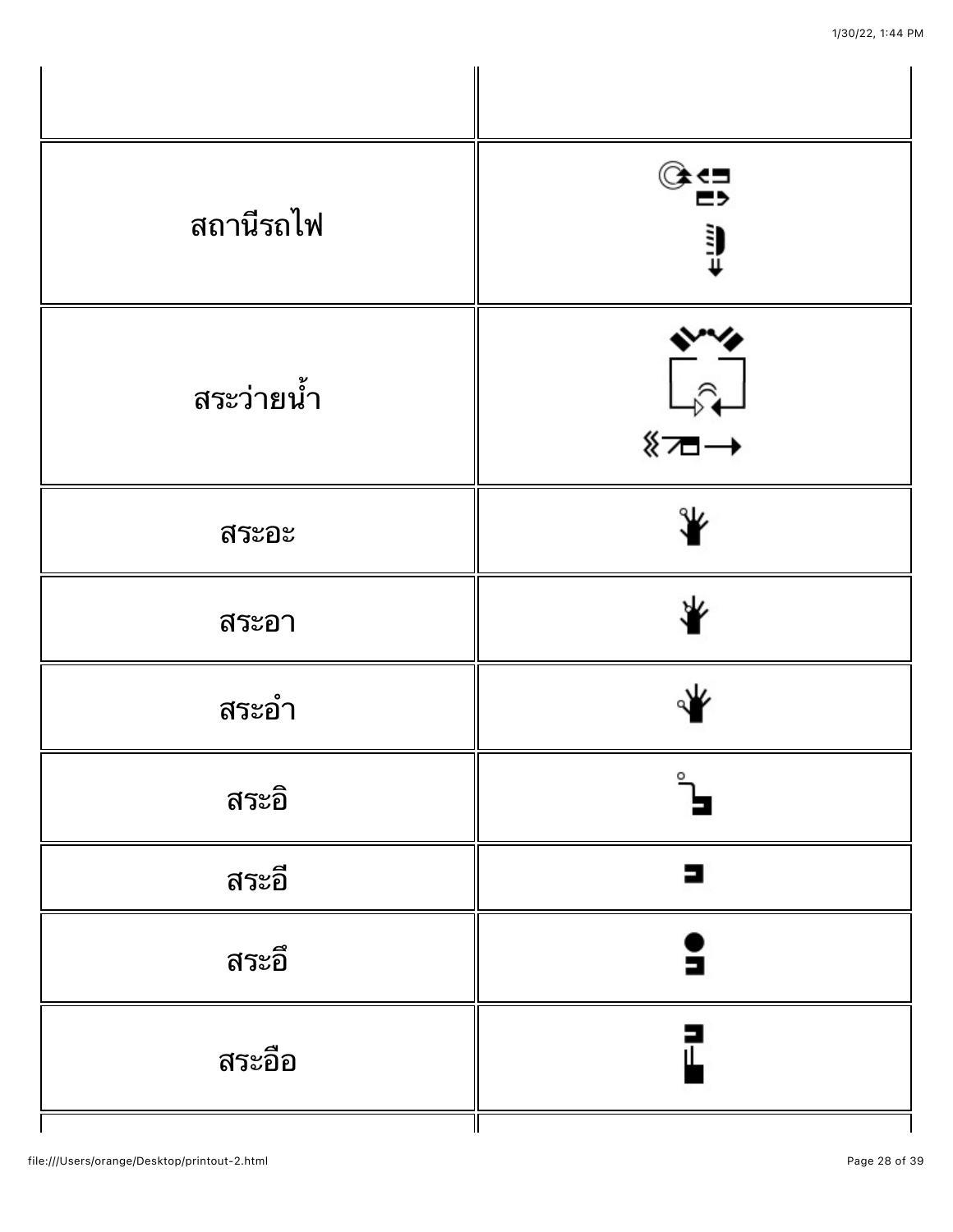| สระอุ        |                          |
|--------------|--------------------------|
| สระอู        | ₩                        |
| สระเอ        | ₩                        |
| สระแอ        |                          |
| สระโอ        | $\overline{\phantom{0}}$ |
| สระใอ        | ┙                        |
| สระไอ        | ┏                        |
| สวัสดี       | $\cong$<br>$\mathbf{m}$  |
| สวัสดีปีใหม่ |                          |
| สามัคคี      | $\vec{\infty}$           |
| สามัคคี      | $\mathbb{S}^0$           |
|              |                          |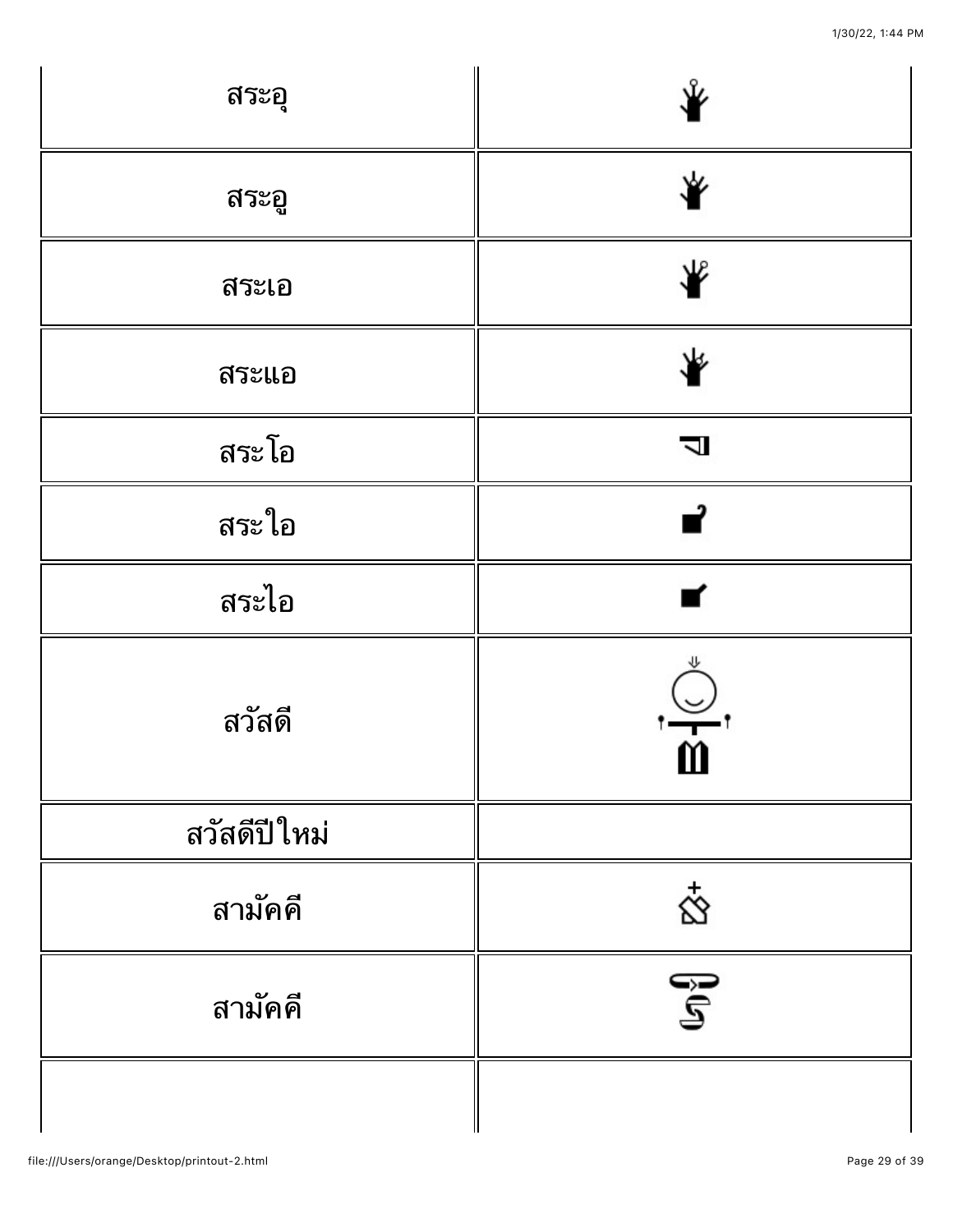| สิงหาคม      | ৡ<br>$\bullet$                                                                                                                                                                                                                                                                                                                                              |
|--------------|-------------------------------------------------------------------------------------------------------------------------------------------------------------------------------------------------------------------------------------------------------------------------------------------------------------------------------------------------------------|
| สิทธิ        |                                                                                                                                                                                                                                                                                                                                                             |
| สิทธิเสรีภาพ | $\begin{picture}(180,10) \put(0,0){\line(1,0){10}} \put(10,0){\line(1,0){10}} \put(10,0){\line(1,0){10}} \put(10,0){\line(1,0){10}} \put(10,0){\line(1,0){10}} \put(10,0){\line(1,0){10}} \put(10,0){\line(1,0){10}} \put(10,0){\line(1,0){10}} \put(10,0){\line(1,0){10}} \put(10,0){\line(1,0){10}} \put(10,0){\line(1,0){10}} \put(10,0){\line($         |
| สี่แยก       | ┋<br>╩                                                                                                                                                                                                                                                                                                                                                      |
| สุริยุปราคา  | (00)<br>$\begin{picture}(120,15) \put(0,0){\line(1,0){15}} \put(15,0){\line(1,0){15}} \put(15,0){\line(1,0){15}} \put(15,0){\line(1,0){15}} \put(15,0){\line(1,0){15}} \put(15,0){\line(1,0){15}} \put(15,0){\line(1,0){15}} \put(15,0){\line(1,0){15}} \put(15,0){\line(1,0){15}} \put(15,0){\line(1,0){15}} \put(15,0){\line(1,0){15}} \put(15,0){\line($ |
| ิสเปรย์      | =ื่<br>∎ :                                                                                                                                                                                                                                                                                                                                                  |
| ห            |                                                                                                                                                                                                                                                                                                                                                             |
| หมวก         |                                                                                                                                                                                                                                                                                                                                                             |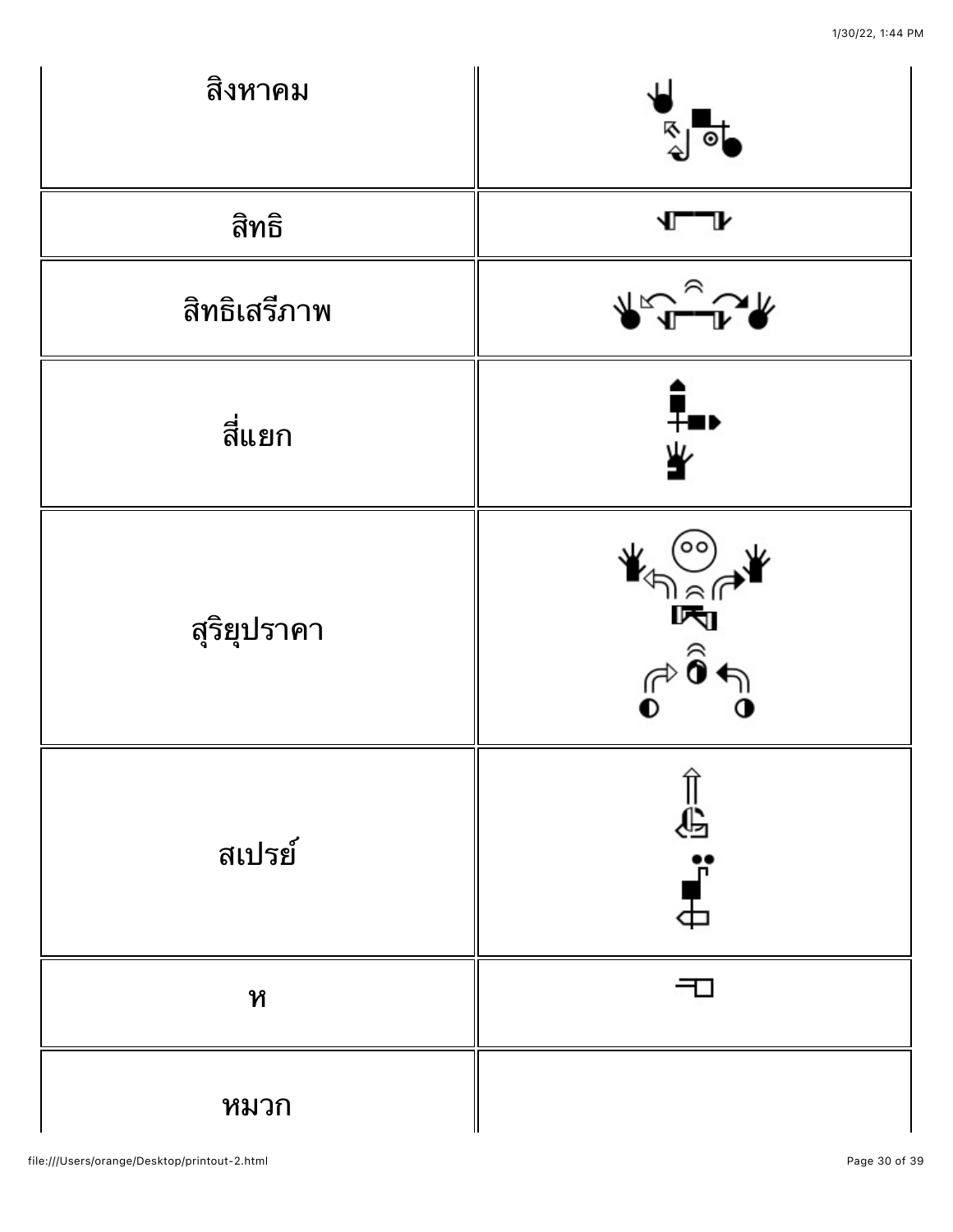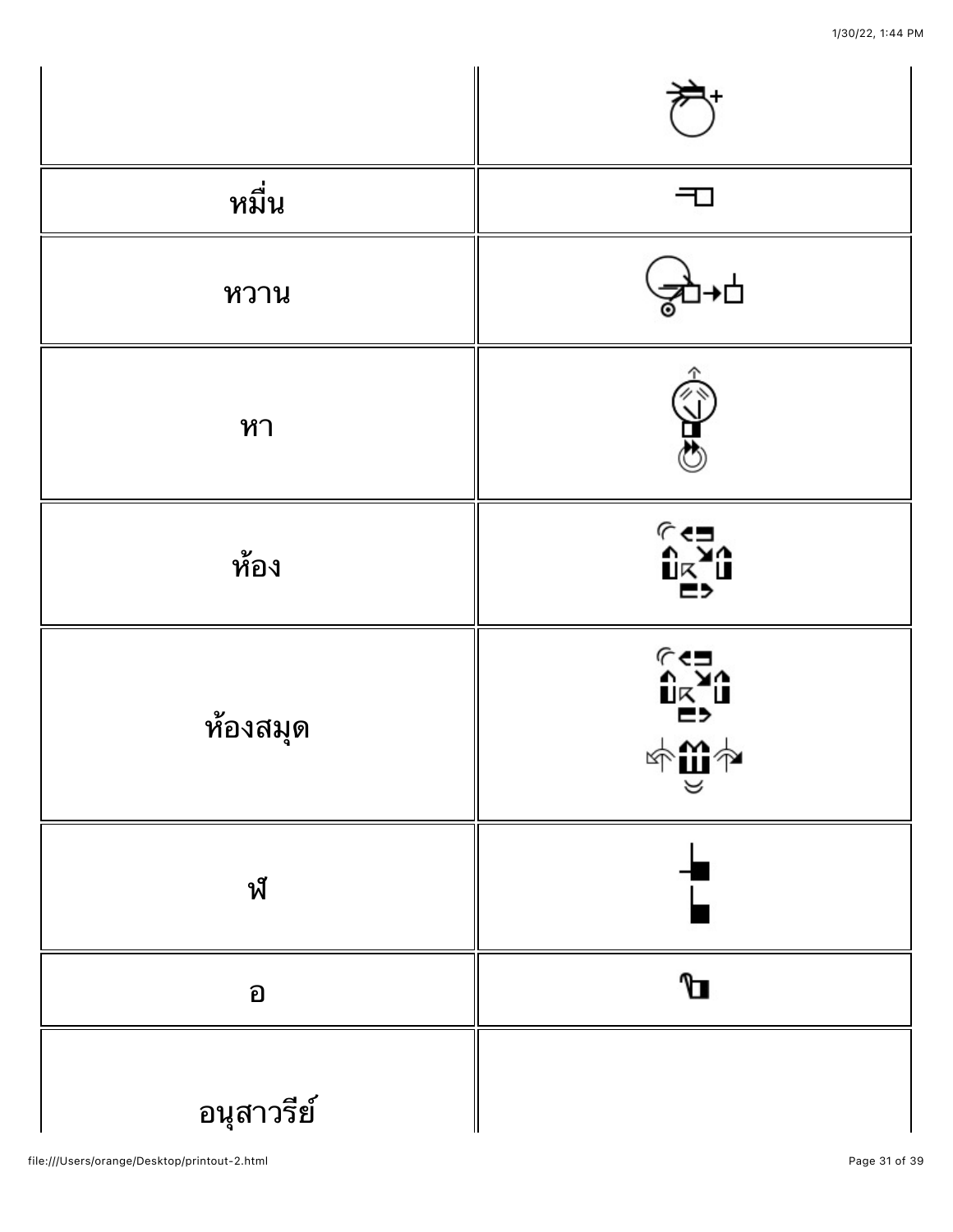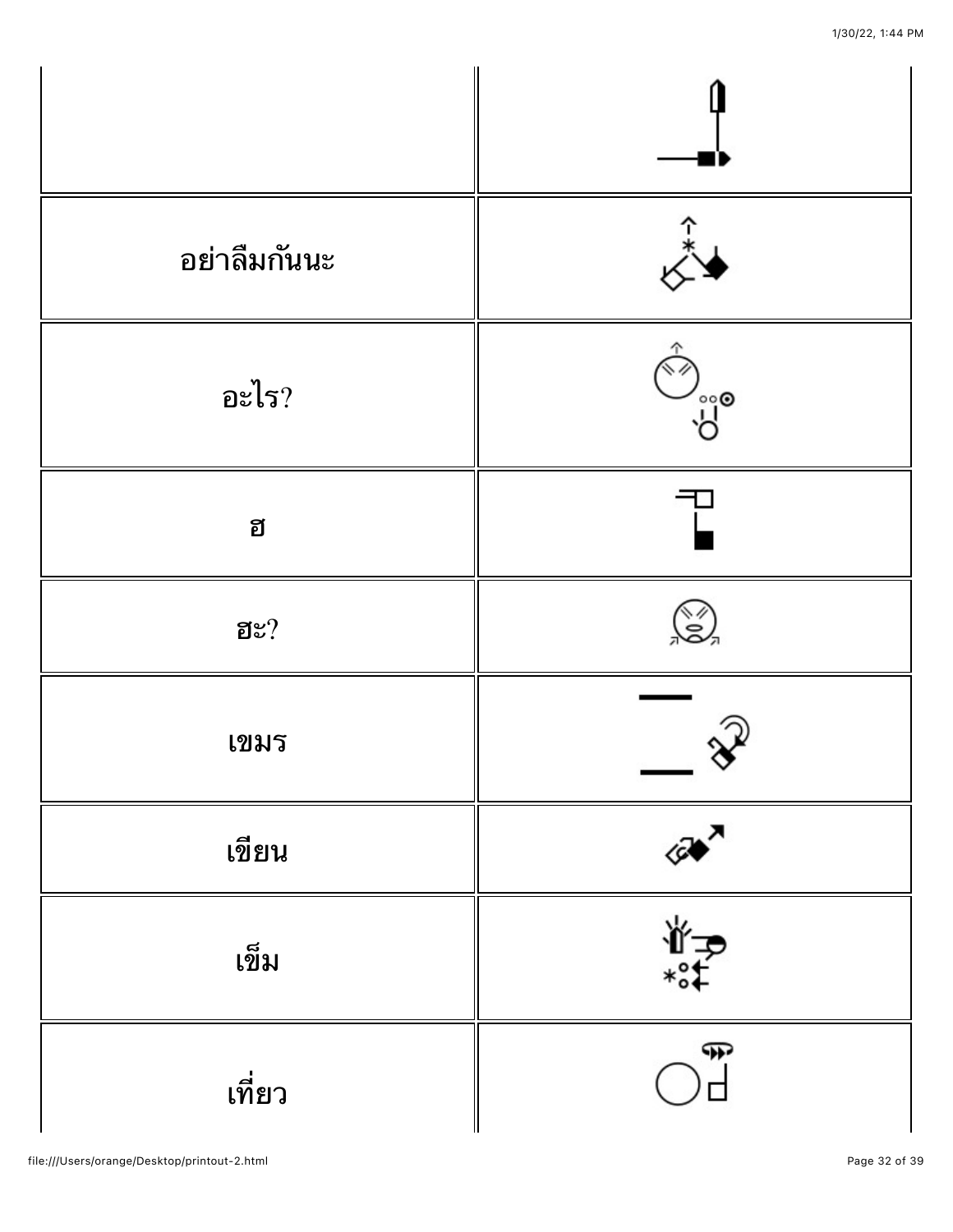| เบะปาก      | 24          |
|-------------|-------------|
| เบะปากมองบน | <b>AR</b>   |
| เบื่อ       |             |
| เปิดใจ      | ≙∻ੰ⇔≜<br>ਦੇ |
| เผด็จการ    |             |
| เฟสบุก      | ◡           |
| เฟสบุก      | է→          |
| เมษายน      | 啓           |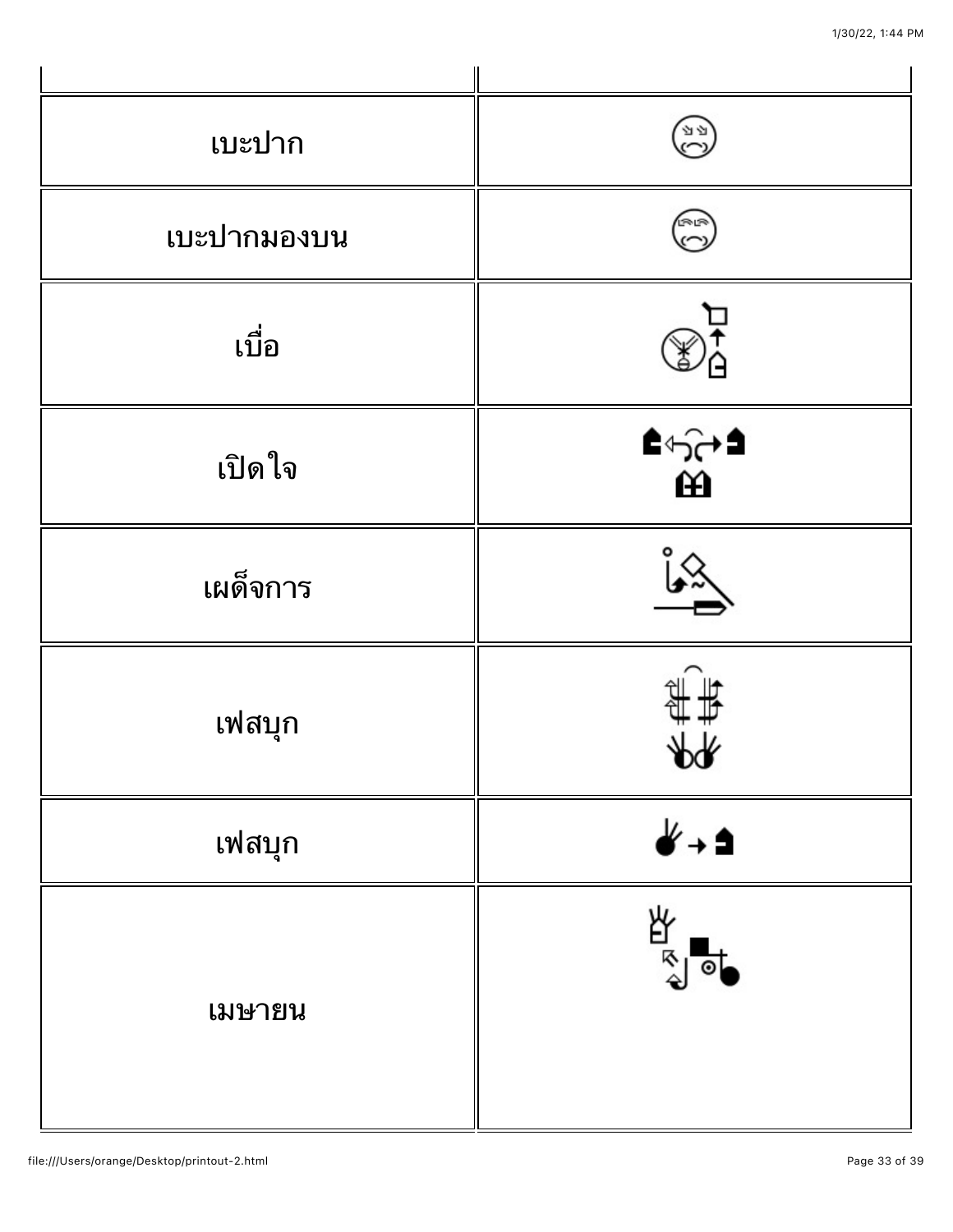| เล่น     | 白色系统            |
|----------|-----------------|
| เล่น     | 白型              |
| เวลา     |                 |
| เวียดนาม | $\triangledown$ |
| เวียดนาม |                 |
| เสมอภาค  | ∾<br>$\Gamma$   |
| เสรีภาพ  | $\blacklozenge$ |
| เลื้อ    | -≸              |
|          |                 |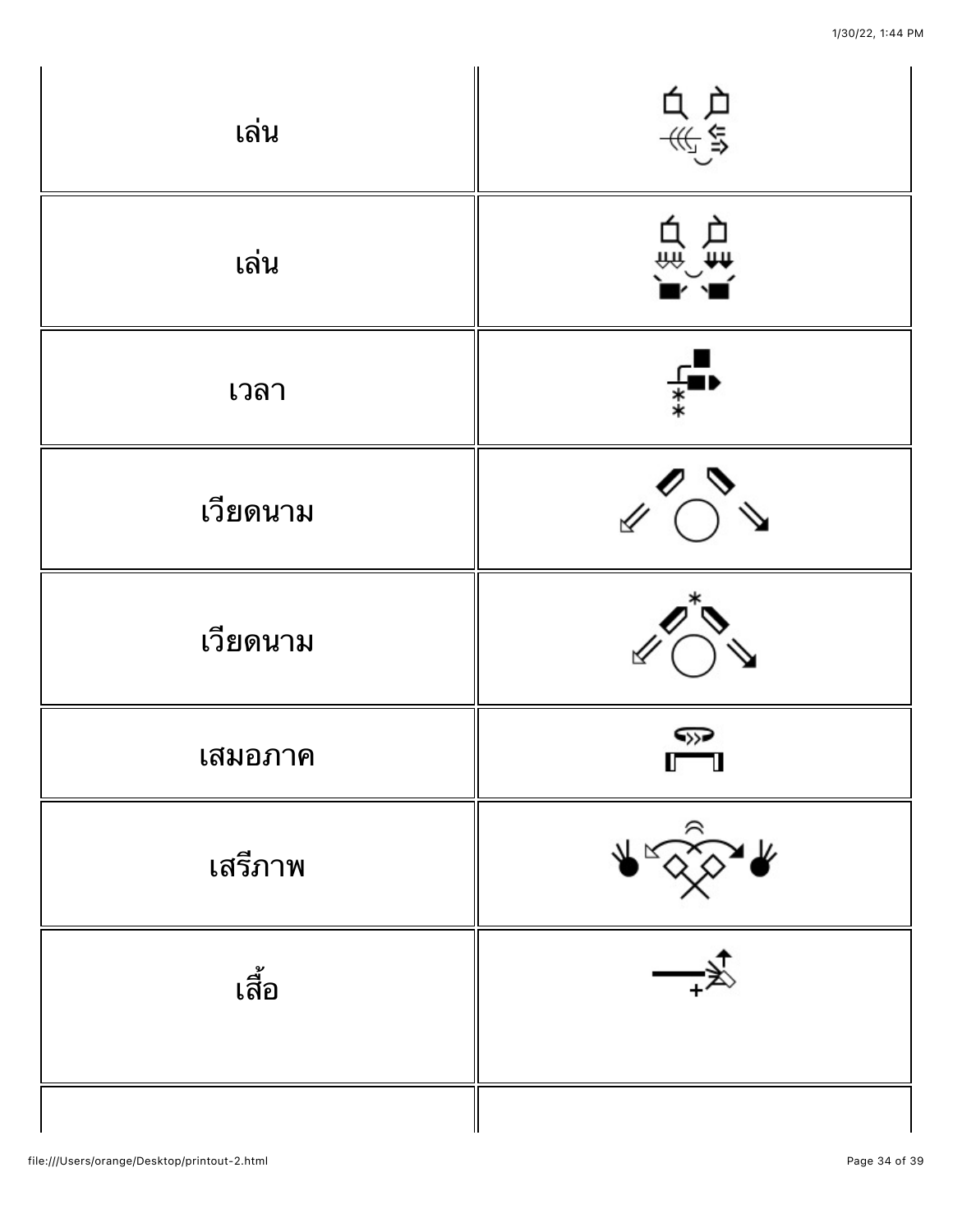| เหรียญ         | $\begin{array}{c}\n\text{1.5}\n\text{1.4}\n\text{2.4}\n\text{2.4}\n\text{3.4}\n\text{4.4}\n\text{4.4}\n\text{5.4}\n\text{5.4}\n\text{6.4}\n\text{6.4}\n\text{7.4}\n\text{8.4}\n\text{9.4}\n\text{10.4}\n\text{11.4}\n\text{12.4}\n\text{13.4}\n\text{14.4}\n\text{15.4}\n\text{16.4}\n\text{17.4}\n\text{18.4}\n\text{19.4}\n\text{10.4}\n\$ |
|----------------|----------------------------------------------------------------------------------------------------------------------------------------------------------------------------------------------------------------------------------------------------------------------------------------------------------------------------------------------|
|                |                                                                                                                                                                                                                                                                                                                                              |
| เอกภพ          |                                                                                                                                                                                                                                                                                                                                              |
| แขน            |                                                                                                                                                                                                                                                                                                                                              |
| แดง            | ၜူ                                                                                                                                                                                                                                                                                                                                           |
| แสน            |                                                                                                                                                                                                                                                                                                                                              |
| แอปเมสเซนเจอร์ | டு<br>s€                                                                                                                                                                                                                                                                                                                                     |
| โชคดี          | $\bigcup_{i=1}^{\infty} \frac{1}{i}$                                                                                                                                                                                                                                                                                                         |
|                |                                                                                                                                                                                                                                                                                                                                              |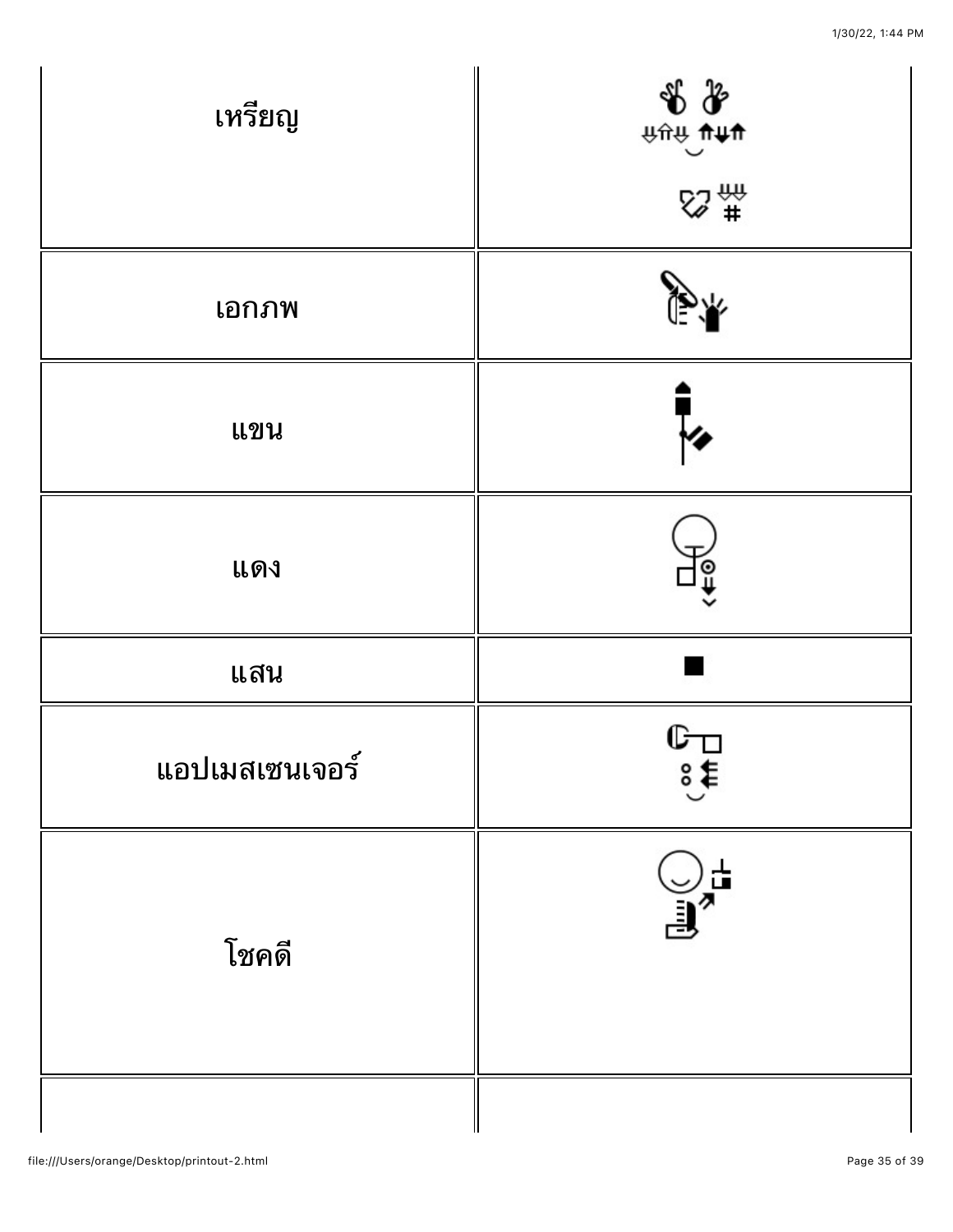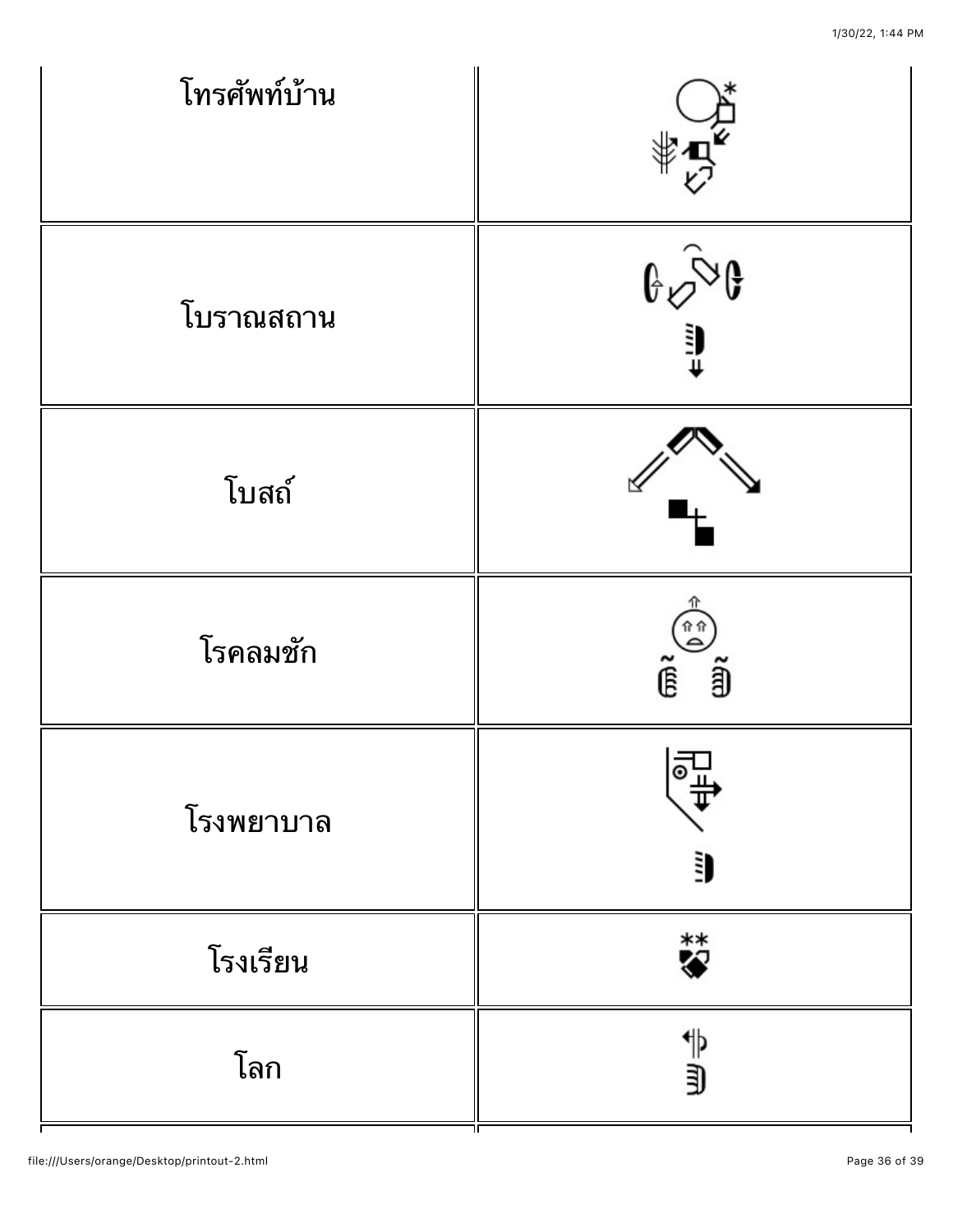| โลก $(1)$ | ሞΨ               |
|-----------|------------------|
| โลก $(2)$ | €                |
| ใคร?      |                  |
| ใจร้อน    |                  |
| ใจเย็น    | $\bar{a}$<br>∄⊚⊄ |
| ใช่       | (پر په)<br>≖     |
| ใหม่      | ∯.               |
| ได้       | )↑<br>급          |
|           |                  |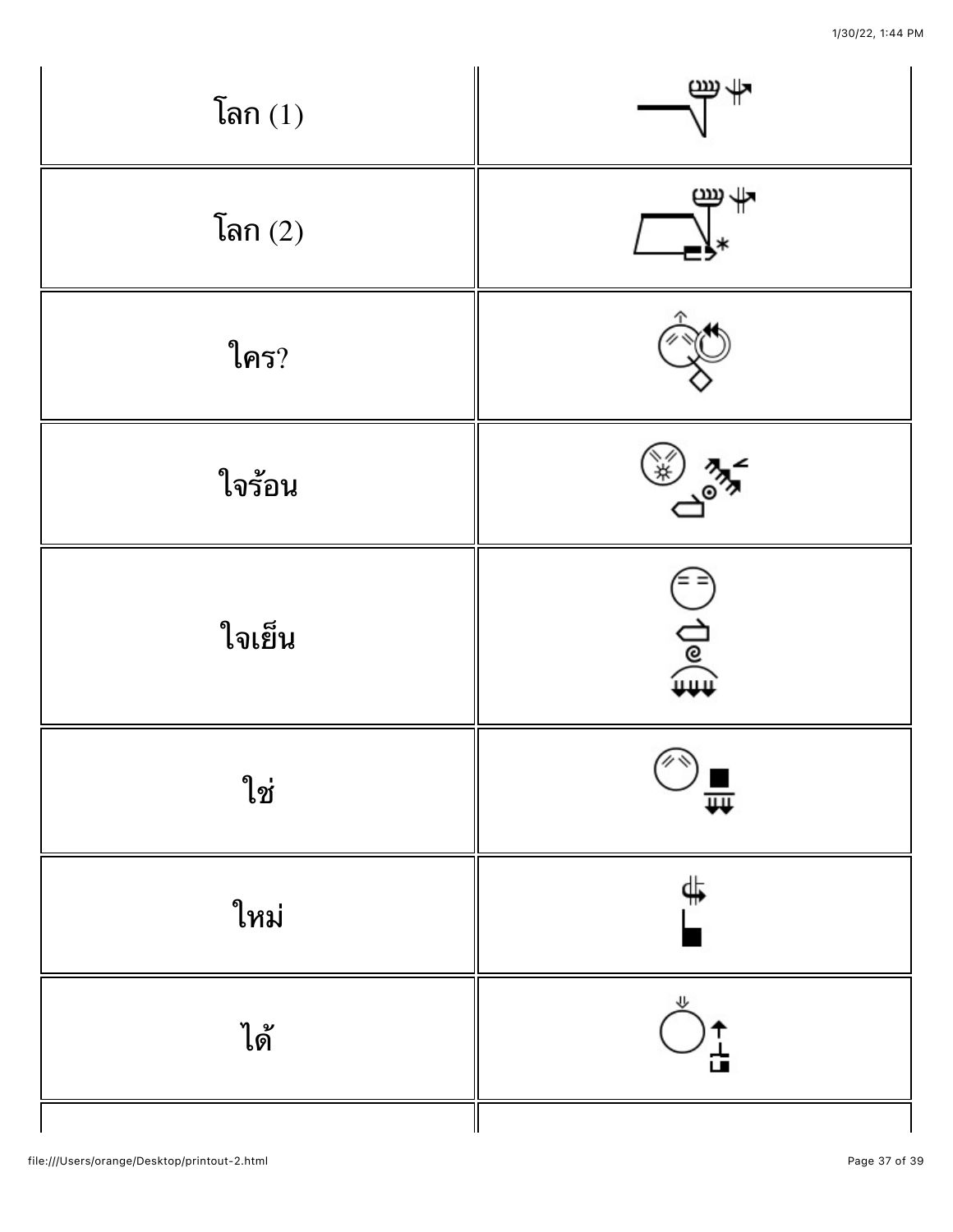| ไทย        | $\overline{0}$                                 |
|------------|------------------------------------------------|
| ไป         | $\mathbb{R}^{\mathbb{Z}^n}$                    |
| ไปยาลน้อย  | ₩                                              |
| ไม่ตรงกัน  | ৽←⊄ৢ৾ঽ                                         |
| ไม่เป็นไร! | الله المعلمية<br>المعلمية<br>المواليد          |
| ไม่ได้     | ╇╄╘┟                                           |
| ไม้จัตวา   | ≑⊚                                             |
| ไม้ตรี     | $\check{\mathbf{R}}_{\mathbf{y}}^{\mathbf{y}}$ |

ᆩ

 $\overline{\phantom{a}}$